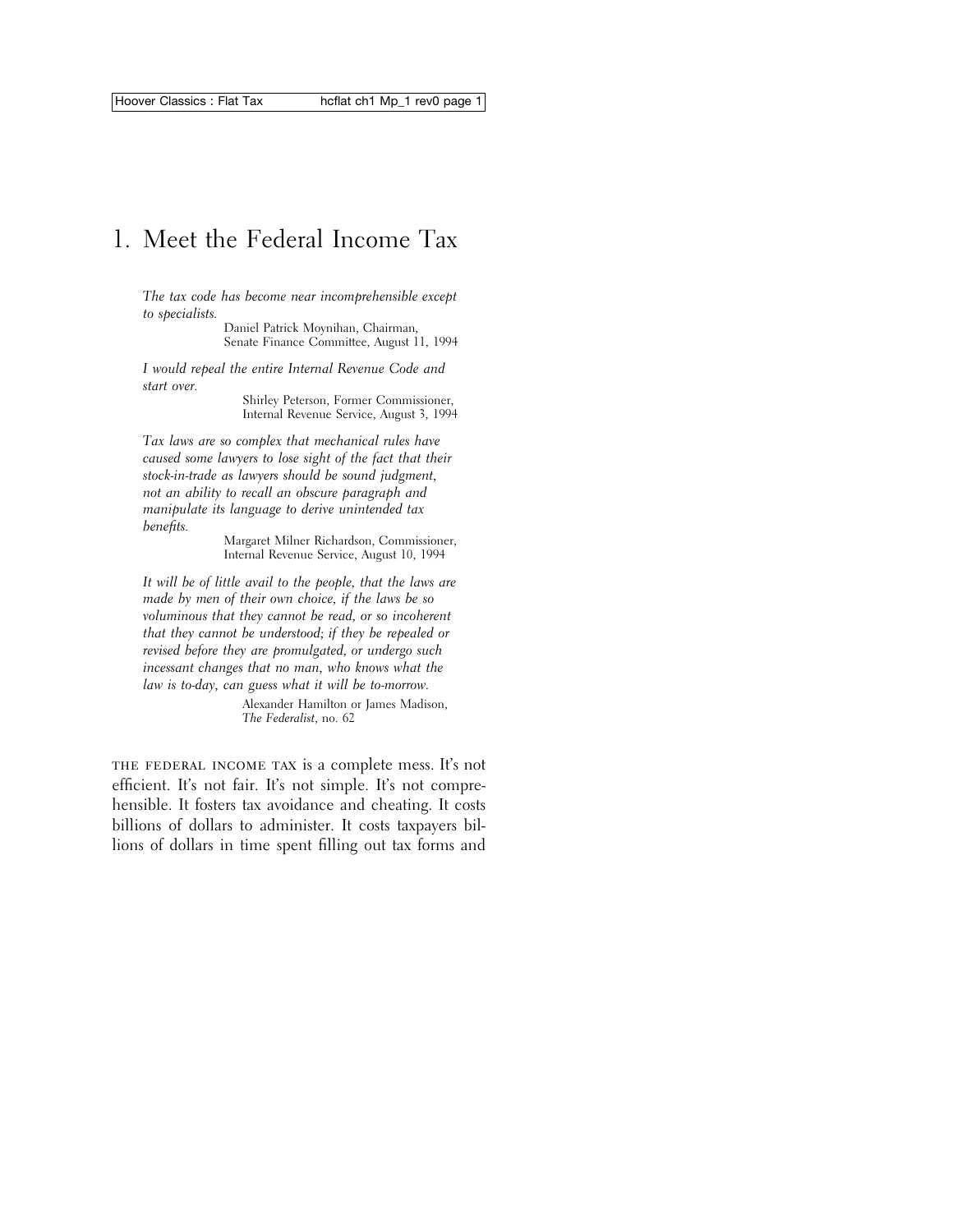other forms of compliance. It costs the economy billions of dollars in lost output of goods and services from investments being made for tax rather than for economic purposes. It involves tens of thousands of lawyers and lobbyists getting tax benefits for their clients instead of performing productive work. It can't find ten serious economists to defend it. It is not worth saving.

How large are the costs of the federal income tax? They are larger than the federal budget deficit, larger than the Defense Department, larger than Social Security, perhaps as large as the combined budgets of the fifty states.

The tax system was better in 1986. Not perfect, but better. That year, President Ronald Reagan signed the landmark Tax Reform Act of 1986. It reduced the top marginal rate of taxation on personal income to 28 percent—down from an appalling 70 percent in 1980. It did away with more than \$100 billion in wasteful tax shelters. It dramatically improved incentives to work, save, and invest. But it barely lasted four years.

What happened? Two presidents undid the 1986 act. First was George Bush. He stood side by side with the bipartisan congressional leadership as he signed the Omnibus Budget Reconciliation Act of 1990. He proclaimed \$500 billion in deficit reduction over five years, half in higher taxes, including a 31 percent tax rate on "the rich." Second was Bill Clinton. In his 1992 campaign for the White House, he promised a middle-class tax cut. Once in office, he, too, became captivated with "deficit reduction." On August 10, 1993, he signed the Omnibus Budget Reconciliation Act of 1993, which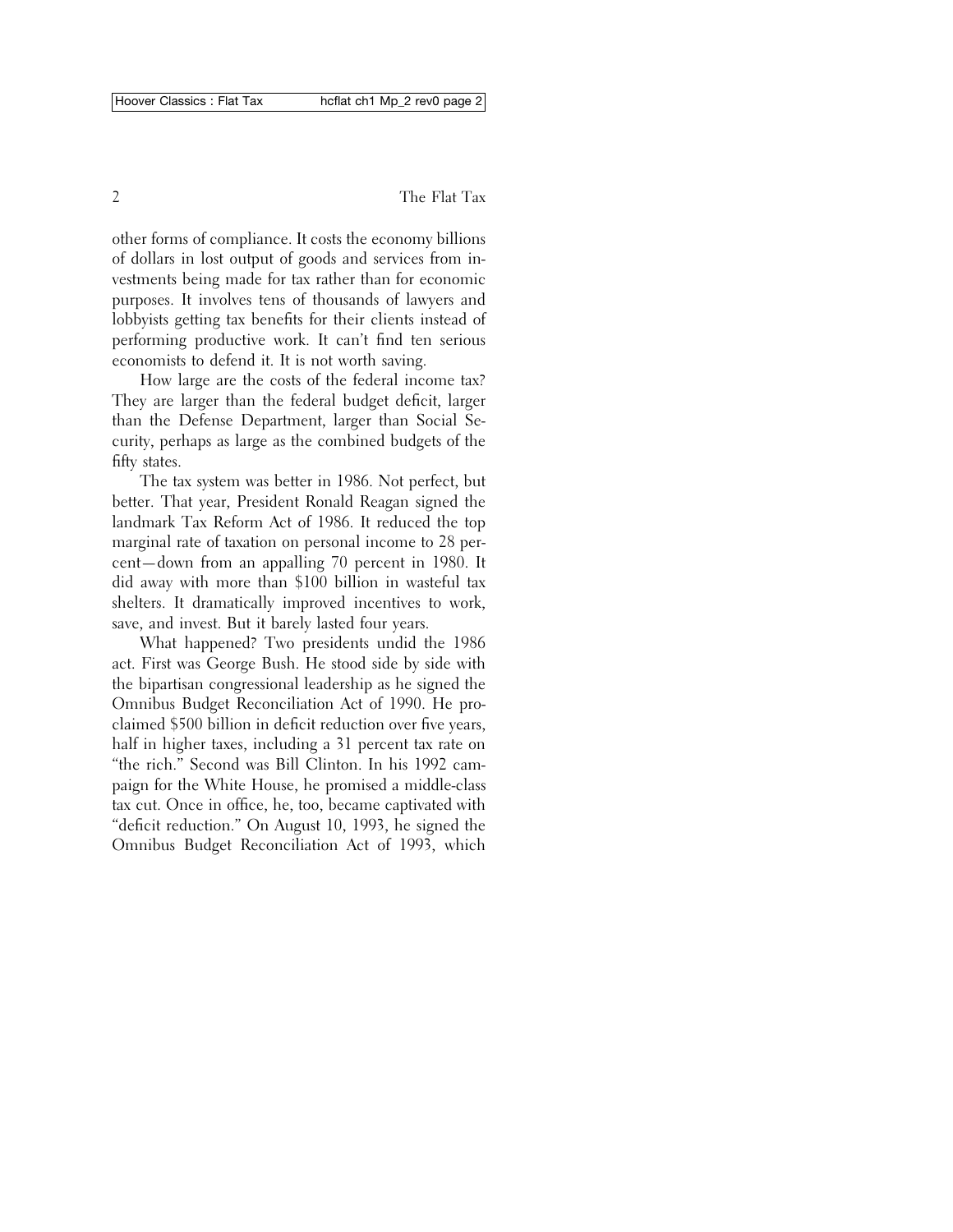passed the U.S. Congress by exactly one vote in the House of Representatives. It promised another \$500 billion in deficit reduction, half in higher taxes, and included two higher tax rates on "the rich" to ensure that "those who benefited unfairly in the 1980s from the Reagan tax-rate reductions paid their 'fair share' in the 1990s." In 1986, the income tax had just two rates: 15 and 28 percent. By 1995, it had five rates: 15.0, 28.0, 31.0, 36.0, and 39.6 percent.

The Declaration of Independence was in large measure a bill of particulars against British taxation. Its roots are found in the first Stamp Act Congress of 1766, when colonial leaders met to protest the British Stamp Tax. Other unpopular British taxes included a host of customs duties on paper, dyes, glass, and tea and a disguised tax on owners of property.

It's time for another Declaration of Independence, this time from an unfair, costly, complicated federal income tax. The alternative, as we argue in this book, is a low, simple flat tax.

### WHAT'S AHEAD

The object of this book is to persuade you that a low, simple flat tax is the best possible replacement for the current federal income tax. Here's how we intend to proceed.

This chapter indicts the current federal income tax. In it we document the follow charges:

• The federal income tax is too complicated for ordinary taxpayers to understand.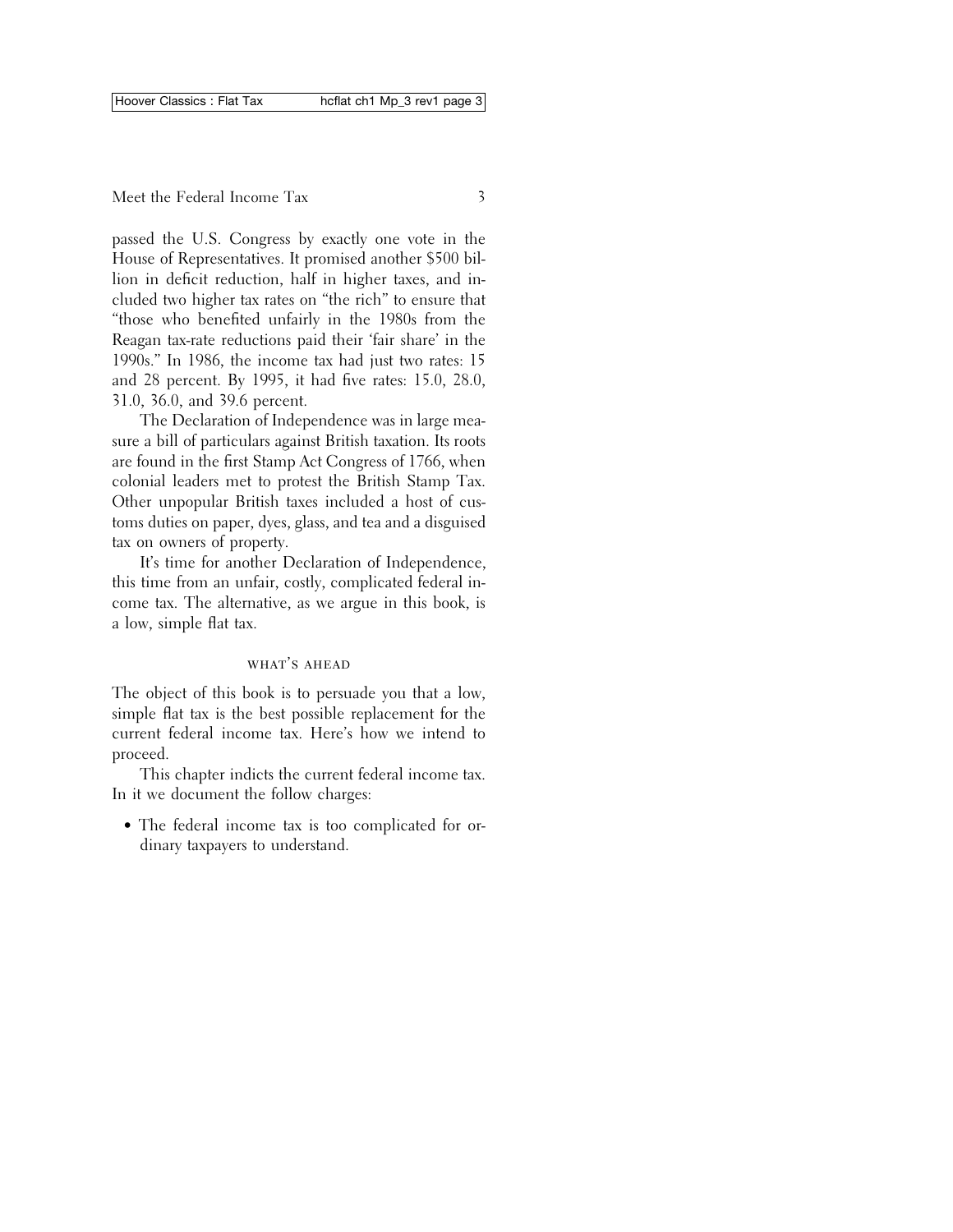- The federal income tax costs taxpayers more than a hundred billion dollars in compliance.
- The federal income tax costs the economy tens of billions of dollars in wasteful investments.
- The federal income tax is responsible for more than a hundred billion dollars in tax cheating.
- The federal income tax encourages lawyers and lobbyists to seek tax favors from Congress instead of earning an honest living.

Chapter 1 concludes with a brief history of the federal income tax.

Chapter 2 is all about "fairness." We have learned, during the past fifteen years, that the most dangerous critique of the flat tax is the emotionally laden charge that it's not fair. We intend to dispose of this false, mistaken charge once and for all. Indeed, we claim that the flat tax is the fairest tax of all. To show that the flat tax is indeed fair requires a thorough discussion of tax terminology. We define such crucial terms as *tax base*, *marginal tax rates*, *tax burden*, *consumption taxes*, and *equity*, among others. In chapter 2 we also show that the flat tax is the only proposed replacement for the current income tax that has received support from opposite ends of the spectrum: in politics, from Jerry Brown and Dick Armey; in the media, from the *New York Times* and the *Wall Street Journal*. Thus, on the issue of a well-designed tax system, our flat tax commands a broader array of support than any other proposal.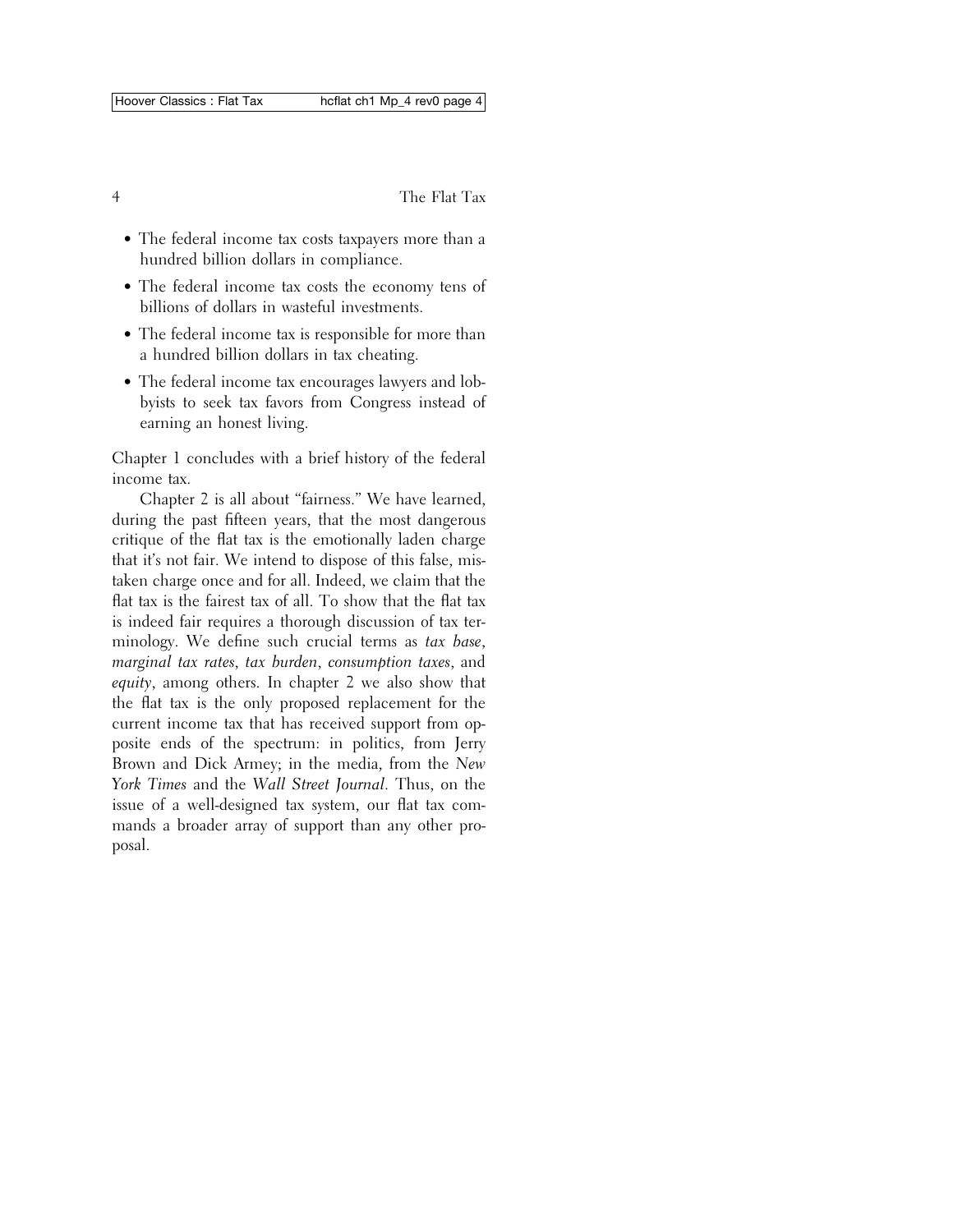Chapter 3 spells out the mechanics and logic of the flat tax. We would replace hundreds of forms and thousands of regulations with two postcard-sized tax forms, one for business firms and the other for wage and salary earners. Our flat tax solves many tax problems that have challenged academics and politicians for years: it eliminates double taxation; it improves capital formation; it correctly defines the tax base; it provides true simplification; it dramatically improves incentives; it removes millions of low-income households from the tax net; it lowers the costs of compliance; it puts a serious dent in tax cheating; it even reduces the adversarial stance of the Internal Revenue Service toward taxpayers. Chapter 3 also deals with the transition, how we get from the current federal income tax to the flat tax, including such issues as the loss of deductions for home mortgage interest and charitable contributions and the replacement of complicated depreciation schedules with straightforward expensing, 100 percent immediate write-off, of all investment.

Chapter 4 addresses the big economic issues. Adopting the flat tax will, first and foremost, increase economic growth; in other words, the economy will increase its output of goods and services. It will increase investment by promoting capital formation. It will create new jobs and increase real wages by improving incentives to work. It will reduce interest rates immediately. It will reduce future budget deficits. It will make Americans more respectful of their government. It will even reduce crime because taxpayers will become more hon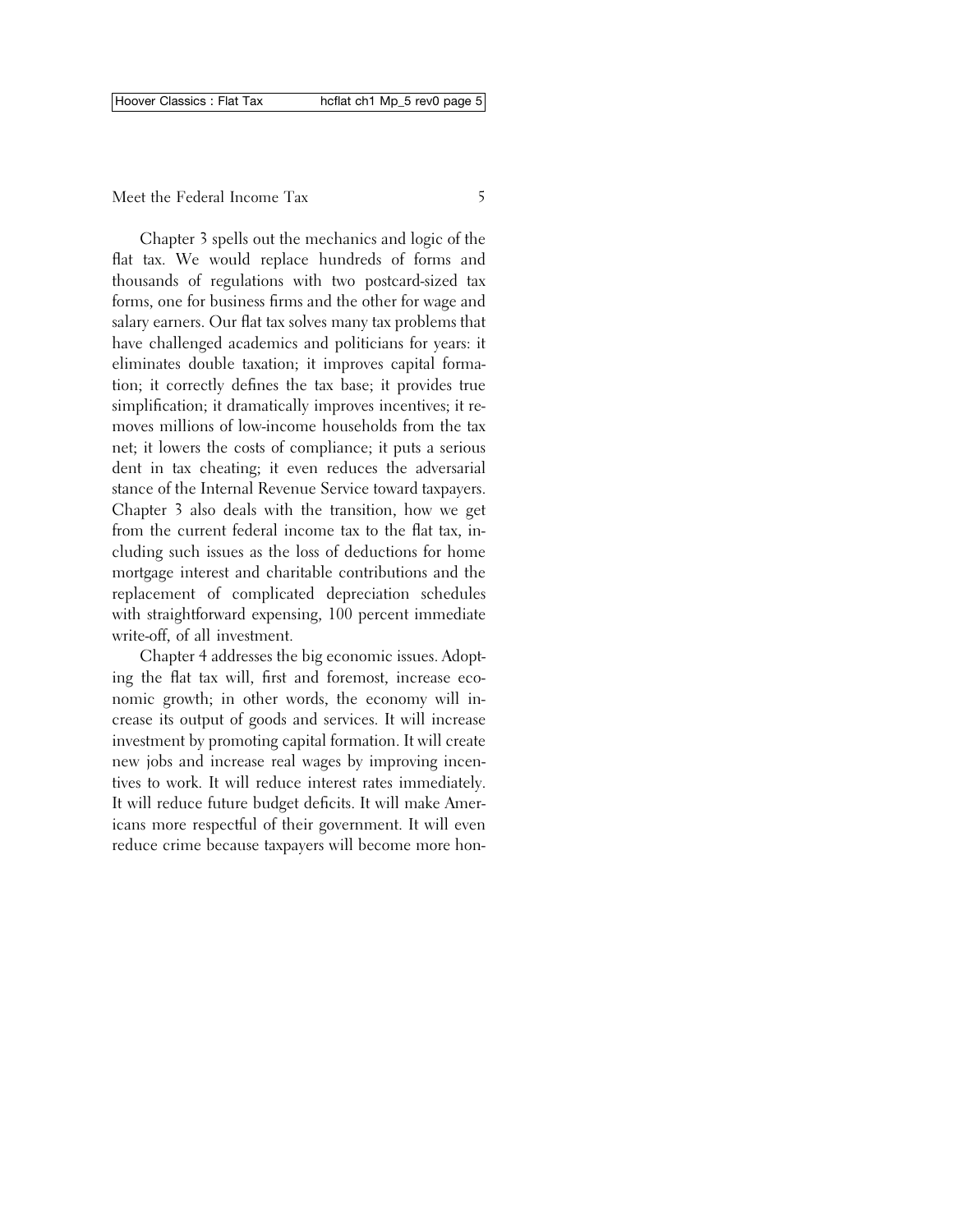est in filing their annual tax returns—a useful side effect of an intelligent approach to taxation.

Chapter 5 is a handy collection of questions and answers about the flat tax. During the past fifteen years we have presented our plan to more than a thousand audiences. We have heard, we believe, almost every single conceivable objection or concern that can possibly be raised about the flat tax. Here we assemble brief answers to the most frequently asked questions.

For specialists, we include an appendix with the language of our flat-tax law and a section on notes and references.

#### a nightmare of complexity

President Jimmy Carter called the income tax "a disgrace to the human race." He was right. The best way we know to document Carter's charge is to take you on a tour of the Law School Library at Stanford University. It's a bit unnerving, as it reveals the nightmarish complexity of the income tax.

The Internal Revenue Code consumes enormous quantities of ink and paper. West Publishing Company, one of the official publishers of the federal tax code, published the 1994 code in two volumes. Volume 1 contains sections 1 to 1,000 (1,168 printed pages), and volume 2, sections 1,001 to 1,564 (210 pages). The table of contents displays 205 separate headings. West also prints a five-volume series entitled *Federal Tax Regulations 1994,* an essential companion to the tax code. Vol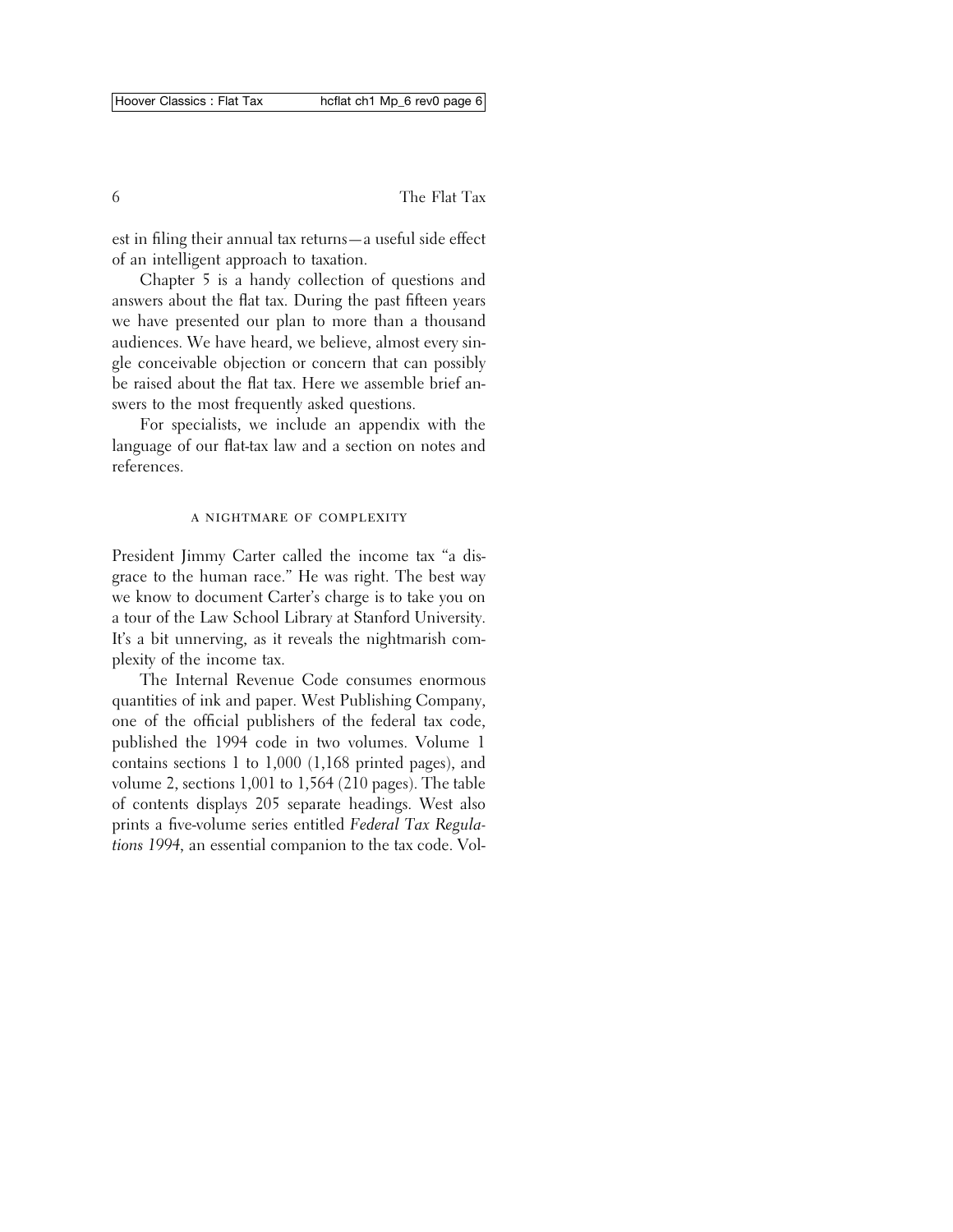umes  $1-4$ , some 6,439 pages of fine print, apply to the income tax.

The *Code* and *Regulations* defy ready comprehension. A massive industry has grown up to service tax scholars, tax lawyers, tax planners, tax filers, tax accountants, and even tax collectors.

The Internal Revenue Service (IRS), the agency charged with collecting federal income taxes, has its hands full. It has in service about 480 tax forms—the best known of which is Form 1040—and has published another 280 forms to explain to you, the taxpayer, how to fill out the 480 forms. All told, it takes thousands of pages to explain the forms. Three publishing firms help out, each issuing three volumes of forms and explanations, each taking up almost a foot of shelf space.

Pausing in our tour, for the moment, we should note that the IRS sends about eight billion pages of forms and instructions a year to more than one hundred million taxpayers. Placed end to end, these pages would stretch 694,000 miles, or about twenty-eight times around the earth. The IRS despoils the environment, chopping down about 293,760 trees to print all of this paper. A postcard-sized tax form would go a long way toward saving America's forests.

The tour, in all, covers some 336 feet of shelf space. In addition to the laws and regulations, there are volume upon volume of tax court cases, journals for professors and practitioners, and books commenting on every conceivable aspect of federal income taxation. One benefit of our book is that it gives you a reasonably complete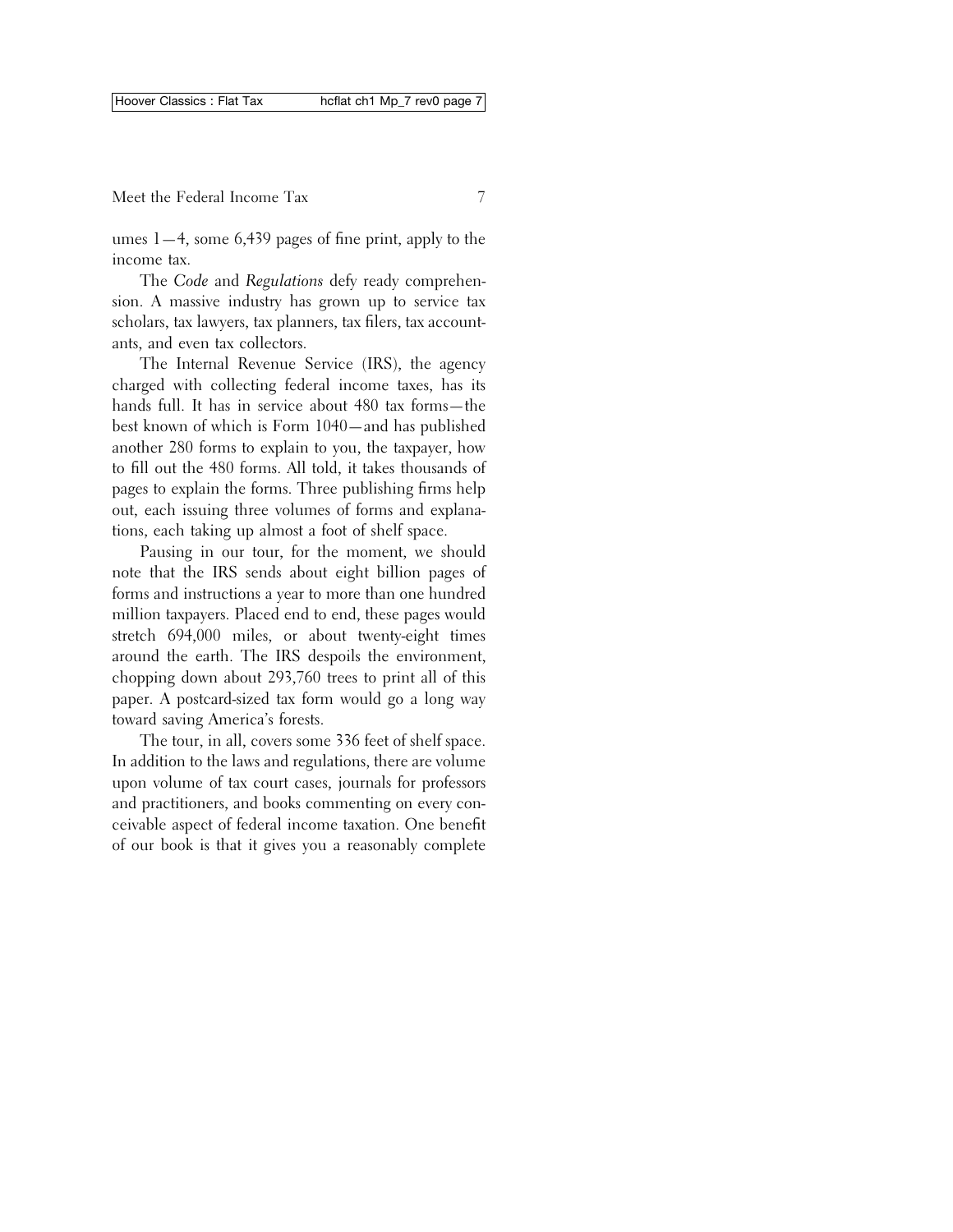list of sources on federal income taxation (see the notes and references).

There are dozens of textbooks explaining the federal income tax along with an ever-increasing number of annual tax preparation guides. There are such specialized volumes as *Bender's 1994 Dictionary of 1040 Deductions,* which contains a nineteen-page double-column index to refer to items in the text. No wonder the ordinary citizen feels overwhelmed and threatened by the Internal Revenue Service. This is no way to run a tax system.

By the way, the price of a share of stock in  $H \& R$ Block, the nation's leading tax preparation firm, increased by 20 percent in the first month following passage of the 1993 federal tax increase.

## WHAT THE INCOME TAX COSTS the american people

It's hard to imagine that any group of experts, however hard they tried, could design a worse tax system than the one produced by our Congress. The main beneficiaries of the income tax appear to be, first, the members of the two tax-writing committees, the Senate Finance Committee and the House Ways and Means Committee. Their chairmen lead their respective chambers in campaign contributions; other members of the two committees typically collect twice as much in contributions as their colleagues in the Senate and House. Second, members of Congress share the benefits of the federal income tax with more than seventy thousand highly paid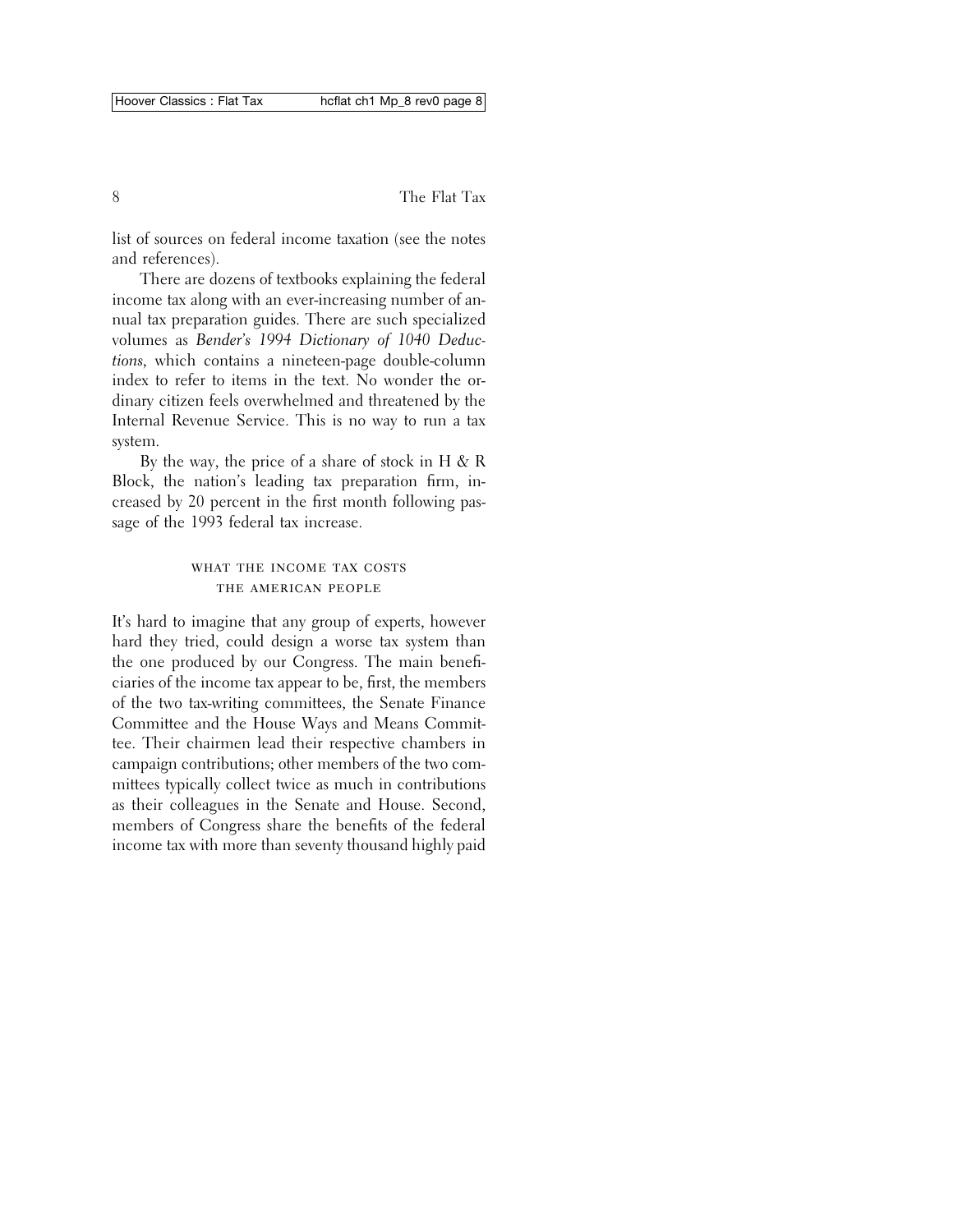lobbyists in Washington, D.C., and several hundred thousand lawyers, accountants, sellers of tax shelters, software suppliers, and others who earn a living on the tax system.

The federal income tax imposes two huge costs on the American people: direct compliance costs (record keeping, learning about tax requirements, preparing, copying, and sending forms, commercial tax preparation fees, audits and correspondence, penalties, errors in processing, litigation, tax court cases, enforcement and collection) and indirect economic losses from disincentives—economists call these "deadweight losses," "excess burdens," or "welfare costs"—due to the reduction in output incurred by the complicated, high-rate federal income tax (reduction in labor supply, reduction in capital formation, reduction in new corporate formations, reduction in new business formation, failure to expand existing businesses, investments designed to reduce taxes rather than produce income, commonly known as tax avoidance, and tax evasion, just plain cheating).

Studies of the *burden of the tax system,* what it costs the economy to administer the federal income tax, are relatively new. Studies of *tax burdens,* who pays what share of income taxes, are well established. This explains, in part, the obsession with issues of fairness and why every proposed change in federal income taxes is judged in terms of who wins and who loses.

In recent years, a growing spate of studies of the burden of the tax system, both in direct compliance costs and in indirect economic losses to the economy, reveals a disturbing result: The total costs are much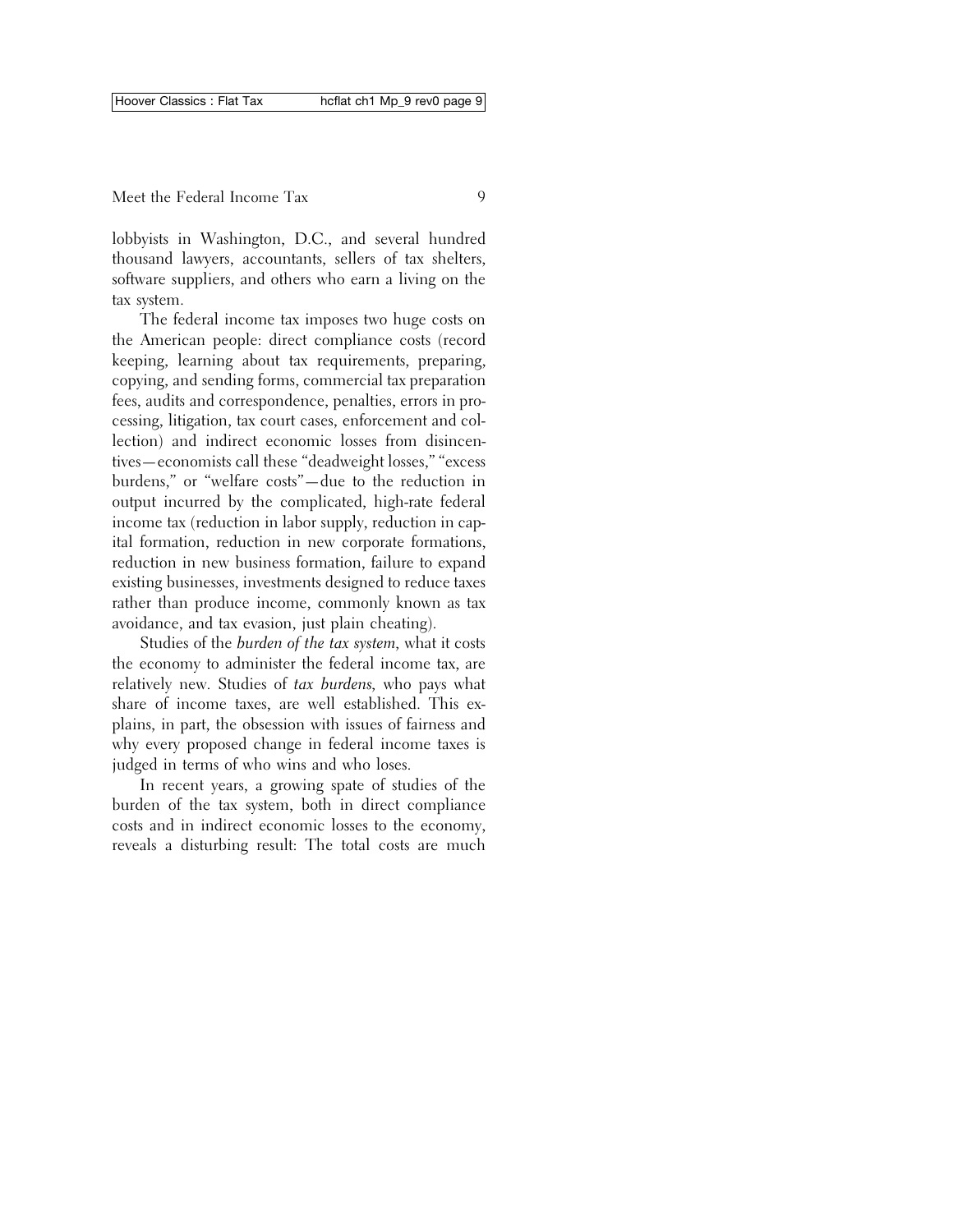higher than anyone has ever imagined. To give but one example, about fifty years ago, the Internal Revenue Service estimated the compliance burden of individuals at 1.2 percent of federal tax revenues; in 1969, the figure was raised to 2.4 percent of income tax revenues; in 1977, the Commission on Federal Paperwork raised the estimate to 3 percent; and in 1985, an IRS-commissioned study by Arthur D. Little concluded that the 5.4 billion hours of work expended in the taxpayers' paperwork burden for filing business and individual returns amounted to a staggering 24.4 percent of income tax revenues, the incredible sum of \$159 billion. (These results, and the results of other academic and professional studies, are summarized in a 1993 book by James L. Payne, *Costly Returns*.)

The science of estimating compliance costs and indirect economic losses is, as noted, relatively new, and findings differ widely. Payne, for example, estimated the total costs of the federal tax system in 1985 at \$363 billion, or 65 percent of actual collections. Others have reached higher costs in some categories of compliance and lower costs in others. In this chapter, we try our hand at estimating these costs, some directly and others by citing the best evidence available.

#### direct costs of compliance

Let's take the most familiar items, federal income tax Forms 1040, 1040A, and 1040EZ. In 1994, the IRS reported preliminary statistics on 1992 returns. Altogether, taxpayers filed 113.8 million returns; of these, 65.7 mil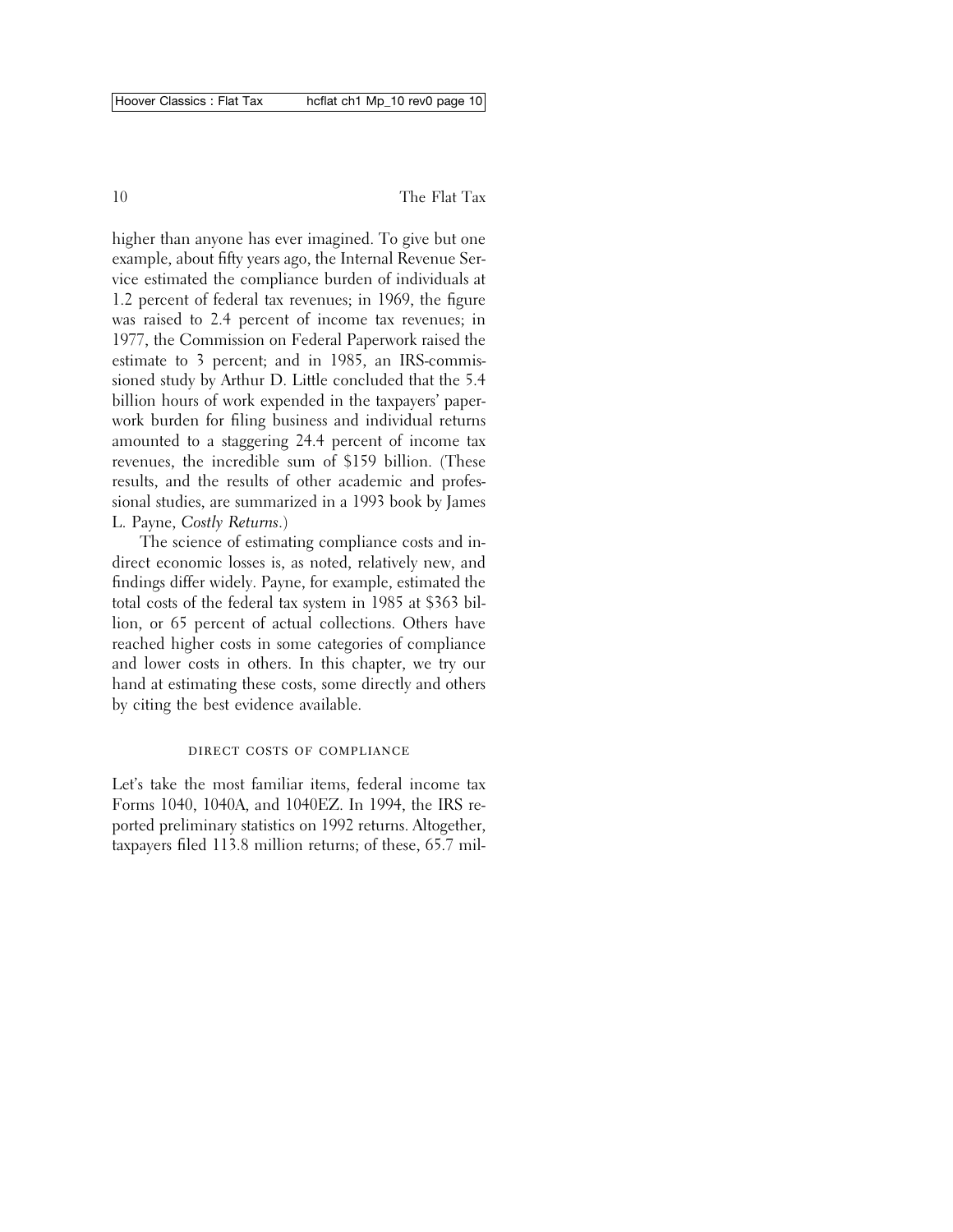lion were the full Form 1040 (about 58 percent), 28.9 million Form 1040A (25 percent), and 19.1 million Form 1040EZ (17 percent). These percentages have been stable since 1990. Now turn to page 4 of the Internal Revenue Service *1993 1040 Forms and Instructions*, "Privacy Act and Paperwork Reduction Act Notice." It includes a section titled The Time It Takes to Prepare Your Return. Here's what it says.

We [the IRS] try to create forms and instructions that are accurate and can be easily understood. Often this is difficult to do because some of the tax laws enacted by Congress are very complex. For some people with income mostly from wages, filling in the forms is easy. For others who have businesses, pensions, stocks, rental income, or other investments, it is more difficult.

Page 4 includes a table titled Estimated Preparation Time, which is the average time required of taxpayers. We have reproduced it as table 1.1.

The table, of course, is incomplete. It omits numerous forms. The standard 1040 booklet includes, in addition to those in the table, Form 4562, Depreciation and Amortization, which includes eight pages of instructions in the 1040 booklet, and Form 8829, Expenses for Business Use of Your Home. The IRS estimates that it takes more than forty-six hours to complete Form 4562 and about two and a half hours for Form 8829. (Perhaps to avoid frightening taxpayers even more, the Form 1040 booklet does not include such commonly used forms as 2106, 2119, 2210, 2441, 3903, 4868, 5329, 8283, 8582,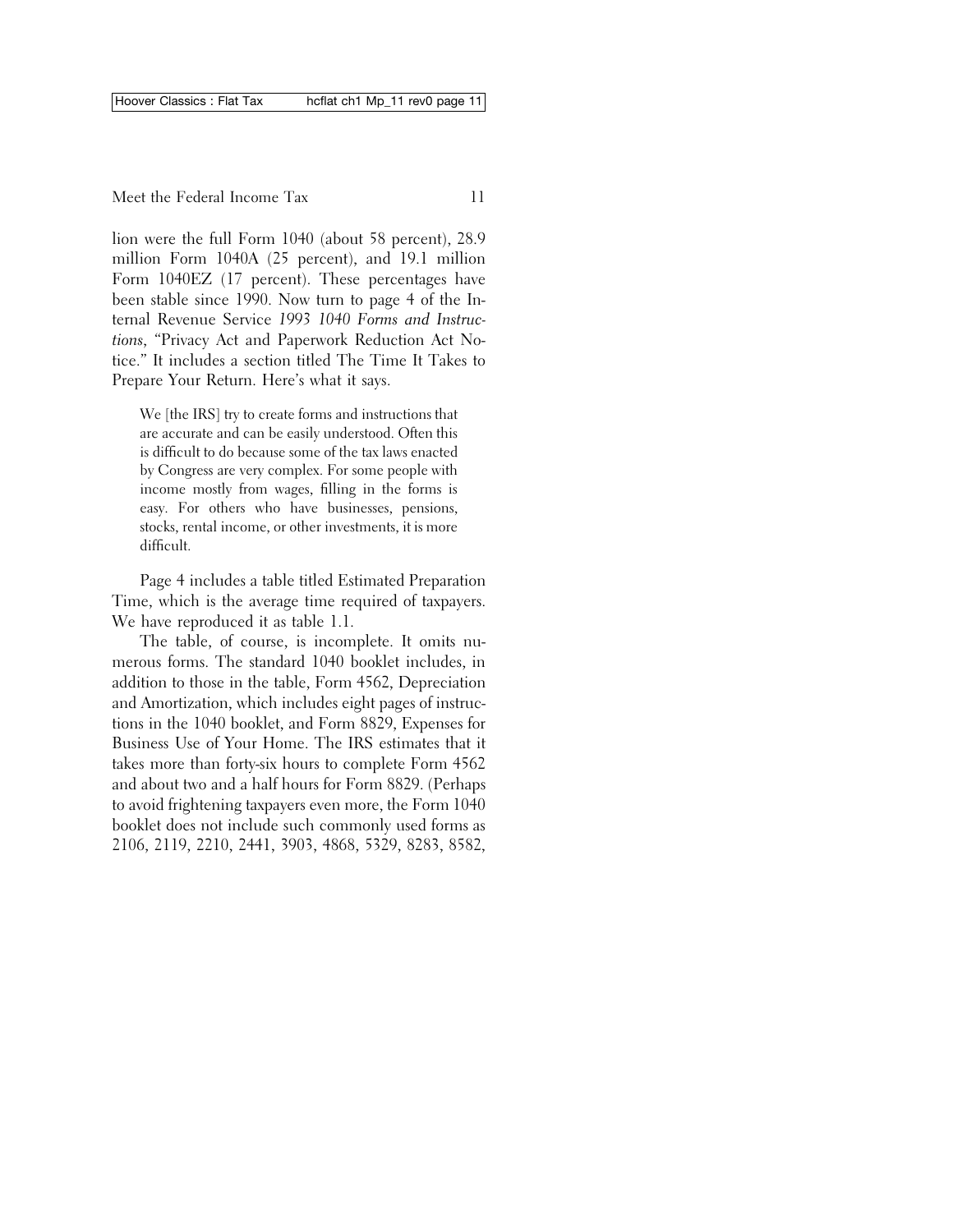| Form                                                                | Keeping<br>Record                | about the<br>the Form<br>Leaming<br>Law or | Preparing<br>the Form                                  | and Sending<br>the Form to<br>Assembling,<br>Copying,<br>the IRS |
|---------------------------------------------------------------------|----------------------------------|--------------------------------------------|--------------------------------------------------------|------------------------------------------------------------------|
|                                                                     |                                  |                                            |                                                        |                                                                  |
| Form 1040                                                           | $3 \text{ hr}$ , $8 \text{ min}$ | $2 \text{ hr}$ , $47 \text{ min}$ .        | $3 \text{ hr}$ , $44 \text{ min}$ .                    | $53$ min.                                                        |
| Sch. A (1040)                                                       | 2 hr., 32 min.                   | 24 min.                                    | $1 \text{ hr}$ , $9 \text{ min}$ .                     | 27 min.                                                          |
|                                                                     | $33$ min.                        | $8$ min.                                   | $17$ min                                               | 20 min.                                                          |
| Sch. B (1040)<br>Sch. C (1040)                                      | 6 hr., 26 min.                   | hr., 10 min                                | $2 \text{ hr}$ , $5 \text{ min}$ .                     | $35 \text{ min}$                                                 |
|                                                                     | $46$ min.                        | $4 \text{ min.}$                           | $18$ min.                                              | $20$ min.                                                        |
| Sch. C-EZ (1040)<br>Sch. D (1040)                                   | 51 min.                          | $49$ min.                                  | hr., 19 min.                                           | $48$ min.                                                        |
| Sch. E (1040)                                                       | 2 hr., 52 min.                   | hr, 6 min                                  | hr., 16 min.                                           | $35$ min.                                                        |
|                                                                     | $40$ min.                        | $19$ min.                                  | $50$ min.                                              | $55$ min.                                                        |
| Sch. EIC (1040)<br>Sch. F (1040): Cash Method                       | $4 \text{ hr}$ , 2 min.          | $34$ min.                                  | hr., 14 min.                                           | $20$ min.                                                        |
| Sch. F. (1040): Accrual Method                                      | 4 hr., 22 min.                   | 25 min.                                    | $19 \text{ min.}$<br>$\mathbf{h}_{\mathrm{H}_{ij}}$ ). | min.                                                             |
| Sch. R (1040)                                                       | $20$ min.                        | $15$ min.                                  | 22 min.                                                | $35$ min.                                                        |
| Sch. SE (1040): Short                                               | $20$ min.                        | $13$ min.                                  | $10$ min.                                              | $[4 \text{ min}]$                                                |
| SE (1040): Long<br>Sch.                                             | 26 min.                          | $\overline{\text{min}}$ .                  | $88 \text{ min}$                                       | $20 \text{ min}$                                                 |
| Source: Internal Revenue Service, 1993 1040 Forms and Instructions. |                                  |                                            |                                                        |                                                                  |

Table 1.1 Estimated Preparation Time Table 1.1 Estimated Preparation Time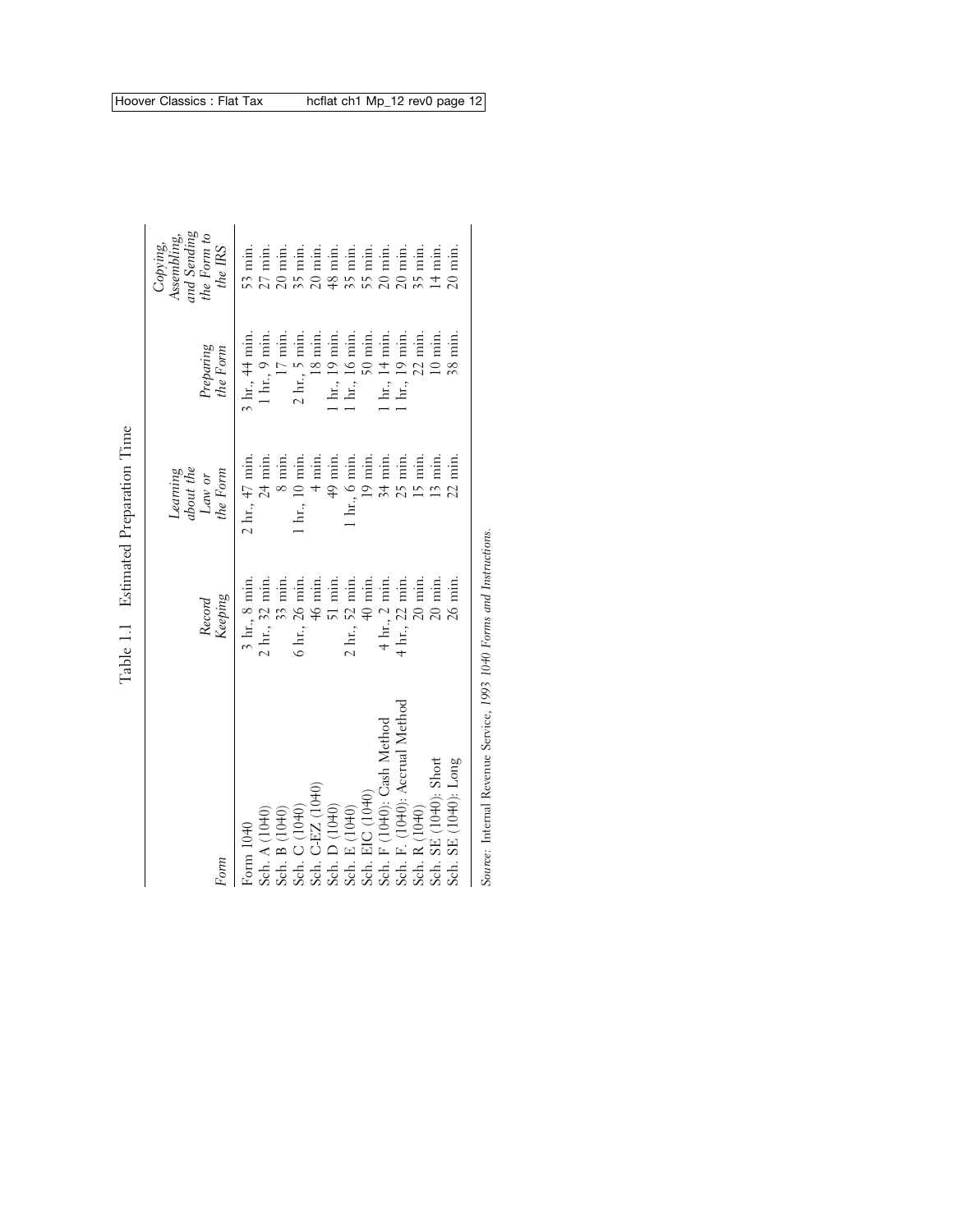8606, 8822, and 8829. If you don't need these forms, better you should remain ignorant of them.) A full accounting would require detailed knowledge of every tax form, how many of each schedule were attached, and how much estimated time each schedule requires. Nor have we yet mentioned business taxpayers, who must cope with a much heavier reporting burden.

To the arithmetic. The IRS estimates that the average total time to complete and file Form 1040A is six hours, thirty-three minutes. The time expands appreciably when it is necessary to attach any of Schedules 1 (Interest and Dividend Income), 2 (Child and Dependent Care Expenses), and 3 (Credit for the Elderly or Disabled) or any of the forms for EIC (earned income credit), IRA (individual retirement account) distributions, pension income, or Social Security benefits, so a reasonable average time is probably about eight hours. The time for Form 1040EZ is one hour, fifty-two minutes.

Few people treat filing tax returns as leisure activity; most people we know would rather fish, ski, or watch television. So we need to make some assumptions about the value of the time individuals expend complying with taxes.

For those who file Forms 1040EZ and 1040A, we use a conservative figure—the federal minimum wage of \$4.35 an hour. For those who file Form 1040, we use the average hourly earnings in private, nonagricultural industry of about \$10.80. These numbers are well below IRS costs of \$21 an hour to process tax-related information back in 1985, which would be much higher to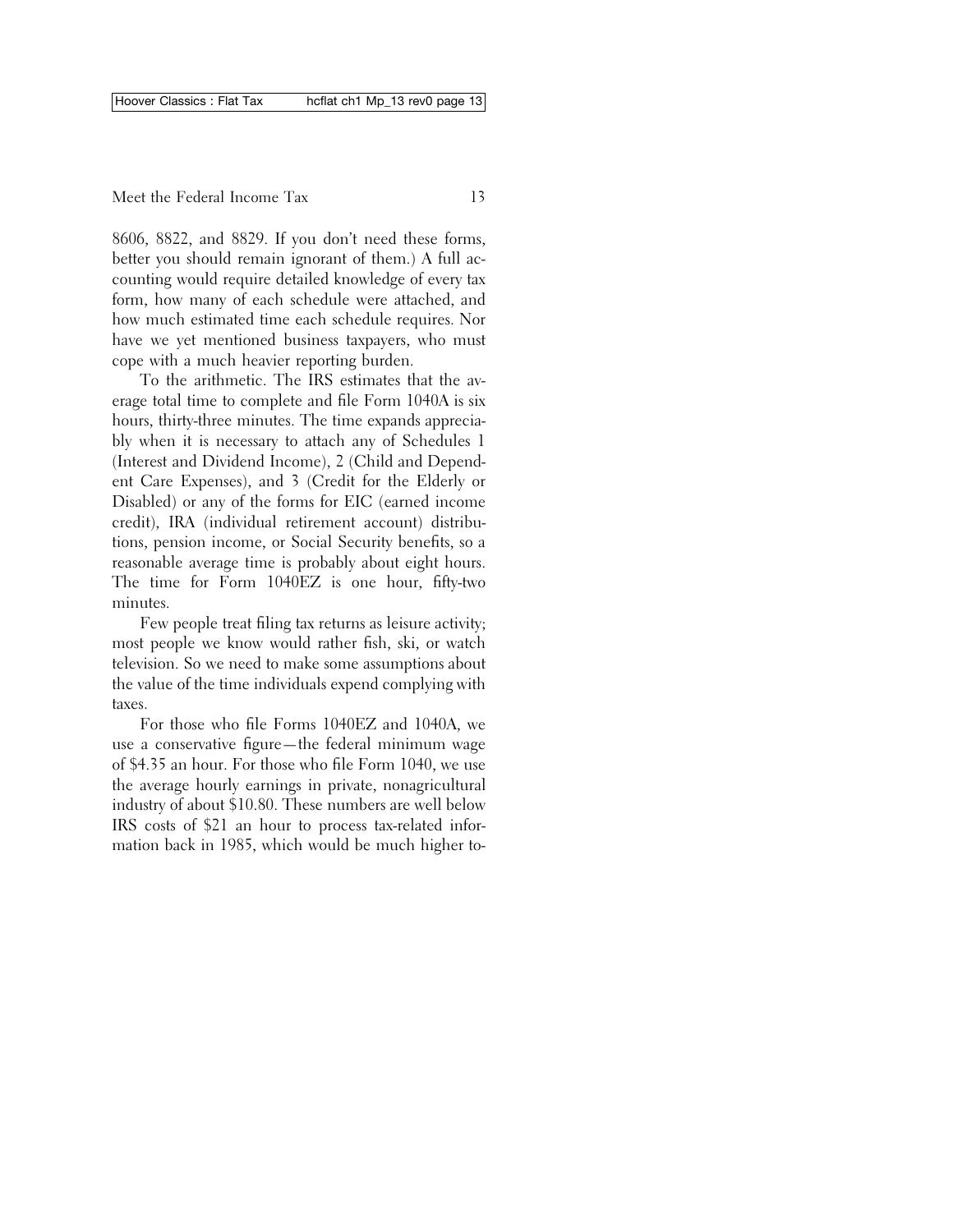day, or Arthur Andersen's employee cost of \$35 an hour, again from 1985.

For those who file Form 1040EZ: 19.1 million taxpayers times one hour, fifty-two minutes, times \$4.35 an hour totals \$155 million. For filers of Form 1040A: 28.9 million taxpayers times eight hours times \$4.35 an hour totals exactly \$1 billion.

For filers of Form 1040, the calculations require a rough estimate of the average time per return. To be conservative, we will add up the times shown in IRS Form 1040 (minus any double counting) and add an additional 50 percent to include forms not listed (the depreciation form alone amounts to another forty-six hours). Our arithmetic sums to about 45.0 hours, which we adjust up to 67.5 hours for unlisted forms. Adding up: 65.7 million taxpayers times 67.5 hours times \$10.80 an hour equals almost \$48 billion. Altogether, compliance costs for individuals in 1993, at reasonable estimates, amounted to about \$50 billion. Arthur Little's 1985 estimate was \$51 billion, derived from 1.8 billion hours of work at an average cost of \$28 an hour. (In 1985, eleven million fewer returns were filed compared with 1992. Also, the 1990 and 1993 tax increases significantly increased reporting requirements.) Our number, therefore, is extremely conservative.

The Arthur D. Little study concluded that twice as many hours were spent complying with business tax returns. It used a figure of \$28.31 as the hourly tax compliance cost for business taxpayers in 1985. The arithmetic sums to \$102 billion in business tax compliance costs in 1985. The Little study included commercial tax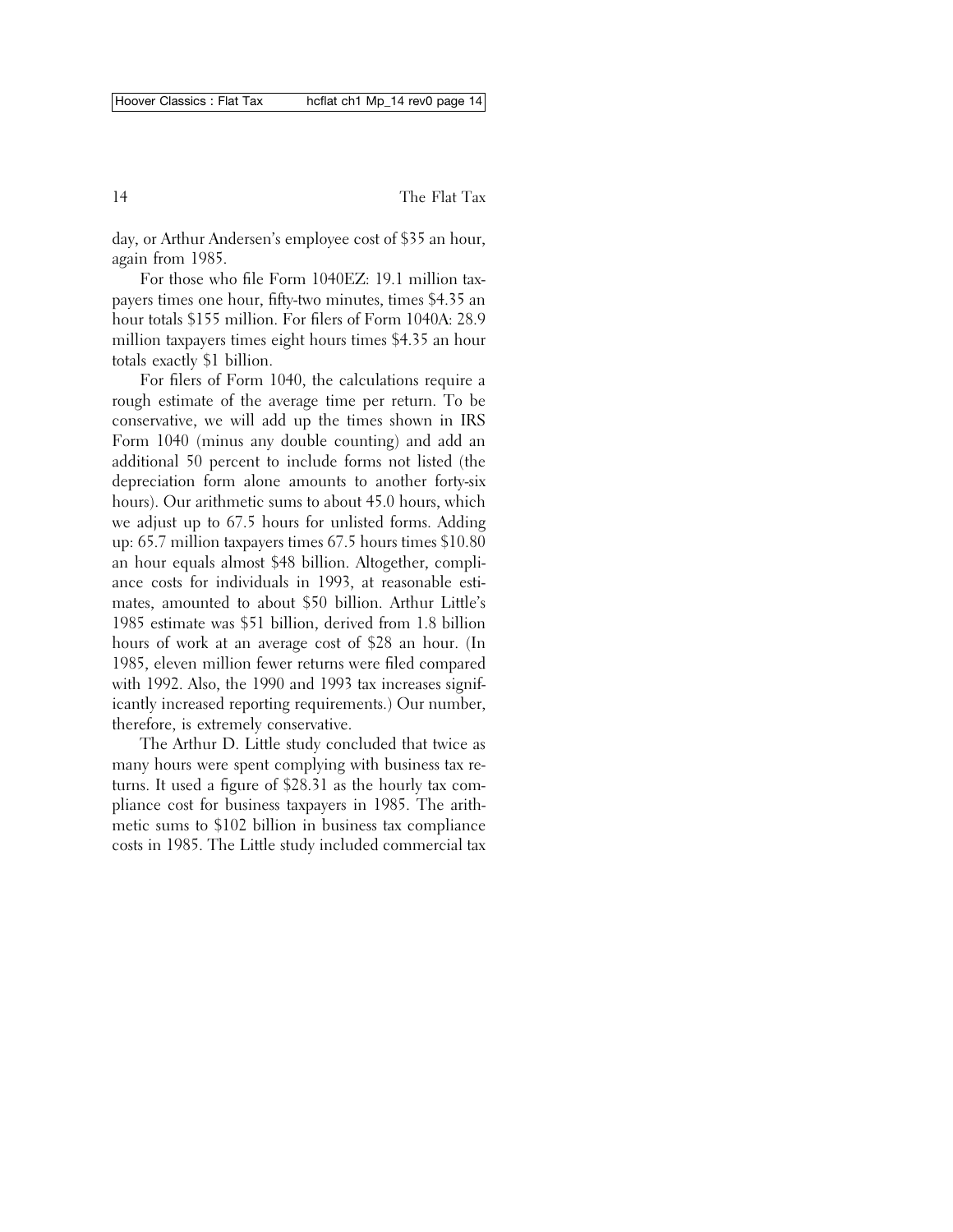preparation charges in its estimate of business taxpayer costs. (However, it did not include the costs of tax planning.) Even half of Little's business compliance cost estimate, without any adjustment for inflation or an increase in the number of business firms in the United States, amounts to more than \$50 billion. Any fair estimate of individual and business compliance costs must result in a twelve-digit number, more than \$100 billion.

It's painful to add in the other costs of compliance. They include audits and correspondence, litigation, forced collections, and the unquantifiable emotional costs of coercion, especially in the face of high error rates in IRS proceedings.

Every year, the IRS undertakes more than one million audits, which are heavily focused on high-income taxpayers and large corporations. The cost to taxpayers of office, field, and mail audits easily exceeds \$1 billion, with assessed penalties another \$2 billion. The IRS's own annual reports admit a high rate of errors, and the IRS telephone information service gives out wrong answers as much as one-third of the time. A General Accounting Office study of the IRS's business nonfiler program found an error rate of 75 percent. Keep in mind that the government does not bear the cost of its errors; they are shifted onto taxpayers who must defend themselves against IRS mistakes. Payne documents more than a dozen government investigations of IRS mistakes. The important numerical finding is that the private-sector burden of initial enforcement contacts is higher than the total budget of the IRS. Here the taxpayer pays twice: once, to pay IRS salaries and overhead, second,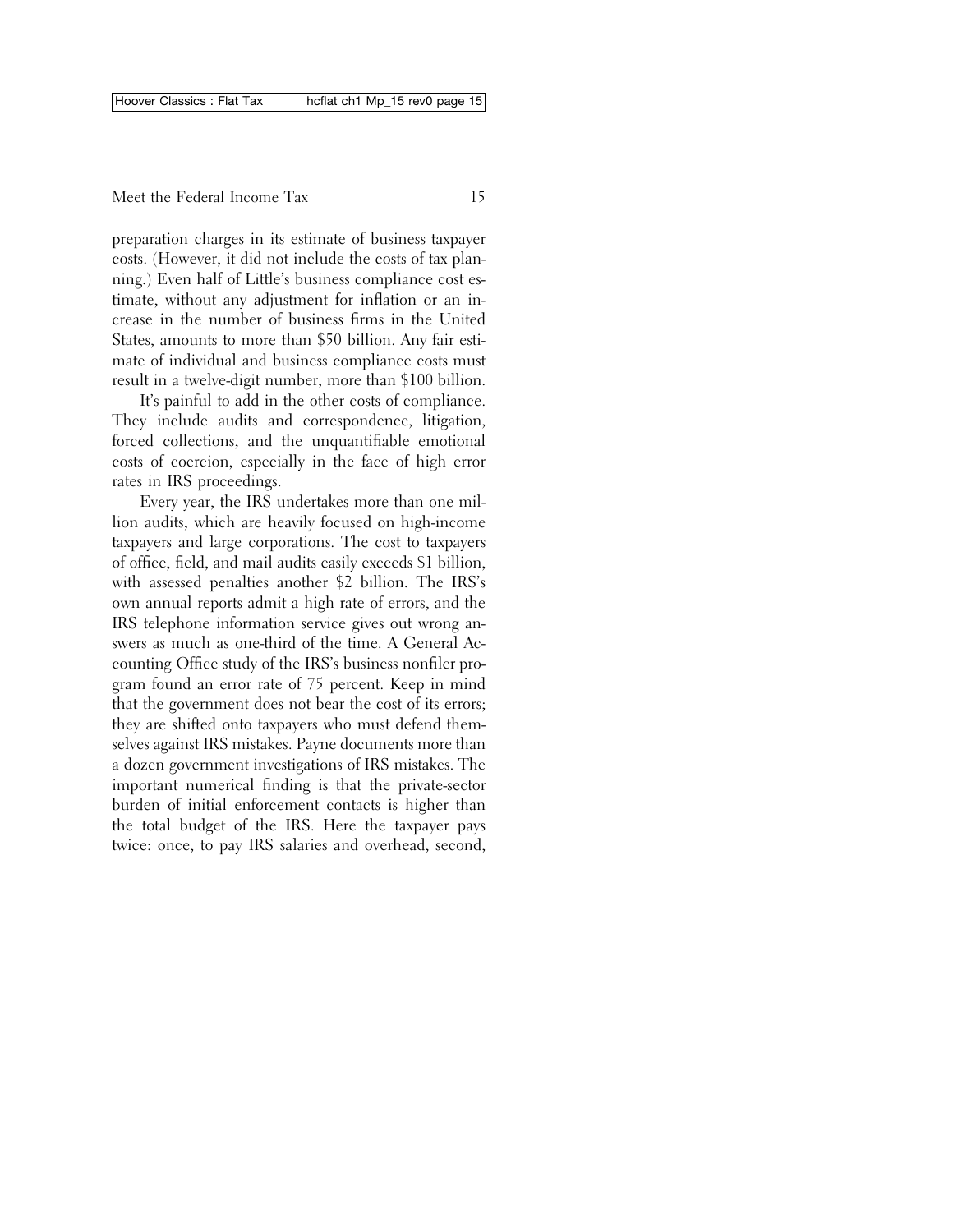to defend himself from the IRS. Estimates of tax litigation stemming from IRS contacts are again in the multibillion dollar range.

To be fair, the IRS is responsible for ensuring compliance with the tax code. Those who make mistakes or deliberately misreport income and deductions should be required to meet their lawful tax obligations. Therefore, a portion of these compliance costs is a legitimate burden of taxpayers. The difficulty arises from the complexity of the tax code. It's easy to make mistakes, even when taxpayers purchase electronic tax preparation programs. In addition, frustrated taxpayers are not likely to take extreme care with each of the hundreds of entries in as many as a dozen or more forms. Nor are taxpayers happy with high marginal rates, reaching over 40 percent, that result in the government taking a huge share of the fruits of their work. A simple system of low tax rates would remedy a good part of this.

The studies of compliance summarized in Payne's book were completed before the advent of computer software that permits taxpayers to record and save taxrelated information throughout the year and that speeds up the entry and calculation of figures and the printing of final returns. No one has yet estimated how much time is saved from the use of tax preparation computer programs. It may be considerable. But some of these savings are offset by the purchase price of the software.

On balance, we think it fair to estimate compliance costs imposed on individuals and businesses at a minimum of \$100 billion but probably higher.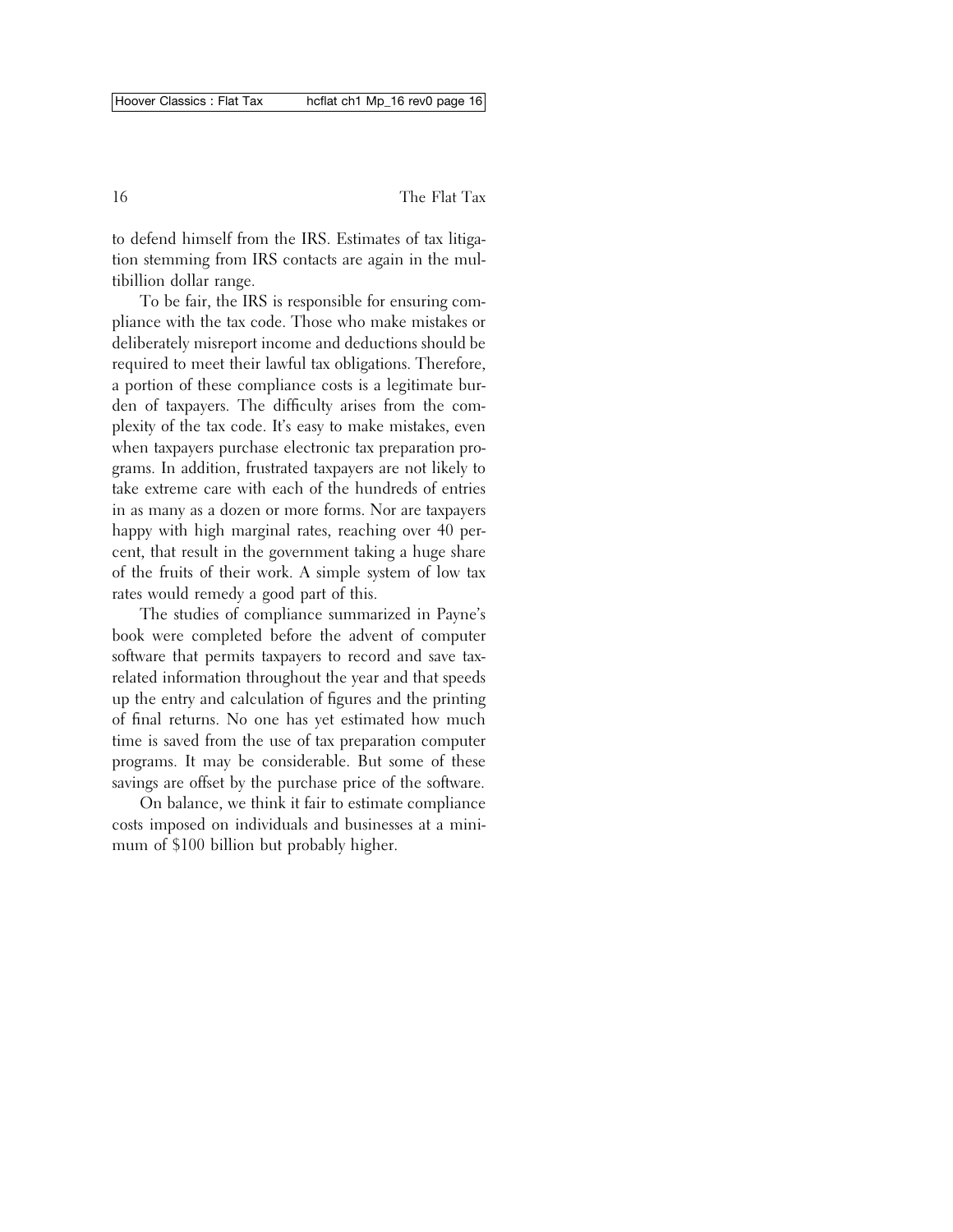#### indirect costs

Estimating the indirect costs of the federal income tax is a more challenging proposition than adding up direct compliance costs, because indirect costs, by their very nature, are not precisely knowable. Who can estimate how many businesses were not formed because of high tax rates and elaborate reporting burdens? Who can estimate how many owners were unwilling to expand their business activities? Who really knows the size of the underground economy? Who can compute how much larger the economy would be if every dollar invested in a tax shelter went into productive investment? Who can predict how many wives, husbands, or others might enter or leave the work force with each rise or fall in tax rates? How many entrepreneurs have really been discouraged because of unnecessary capital gains taxes? In short, what would the American economy look like if the current complicated, multiple-bracket, high-rate tax system were scrapped in favor of a low, simple flat tax?

These and related topics have increasingly come under the scrutiny of economists, lawyers, and even the IRS. We propose to make a pass at the total by relying, again, on the best available scholarly evidence.

The first component of these lost economic benefits could be called *disincentive costs*. A proper understanding of disincentive costs first requires some additional description of the current income tax. The federal income tax consists of two separate taxes: the corporation tax and the personal income tax. The two are not integrated (as they are in many countries). But it is impor-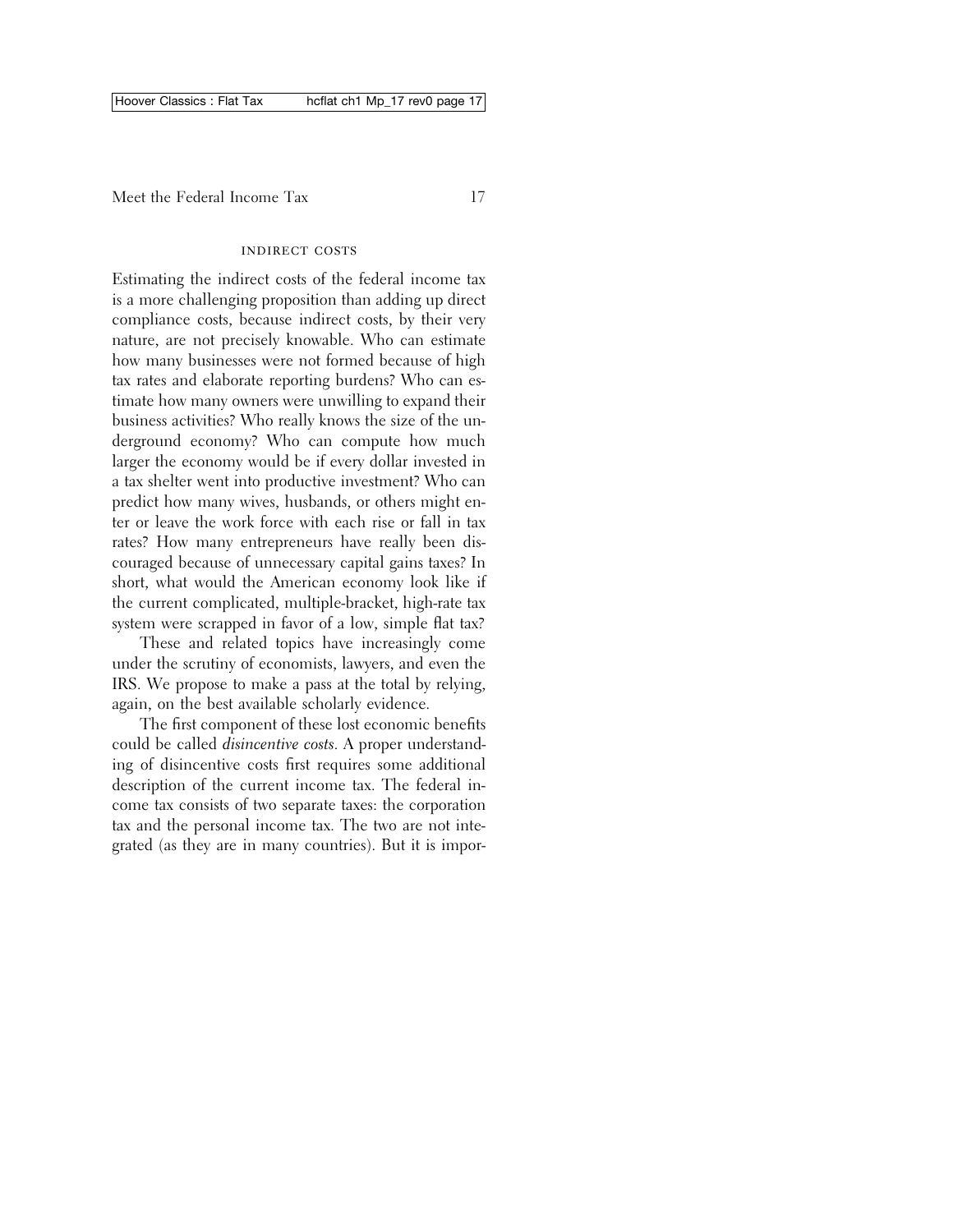tant to understand, in a conceptual sense, that corporations do not pay taxes. Rather, corporations are convenient legal devices that earn income and pay taxes on behalf of their shareholders. When a corporation files its annual income tax return, it pays profits tax on behalf of the firm's owners. But when the firm pays its shareholders dividends from its after-tax profits, the same stream of income is then subject to double taxation. The effective tax rate is the sum of the corporate tax rate plus the individual tax rate on ordinary income multiplied by the amount of dividends paid out plus the individual capital gains rate multiplied by the retained earnings. The retained funds increase the value of the shares and so generate capital gains. When the federal government taxes capital gains, it also constitutes double taxation of the same stream of income.

Moreover, under the current tax system, interest is deductible. This means that firms have an incentive to borrow, and deduct the costs, and a disincentive to issue equity because returns on equity are double taxed. This is not a healthy way to run a corporate sector.

Any increase in personal tax rates has a doubly pernicious effect because it simultaneously reduces returns from investment in ownership of the thousands of firms that trade on all the country's stock exchanges.

Since the 1970s, a number of prominent economists have attempted to identify the disincentive costs associated with taxation. The list includes Charles L. Ballard, Michael J. Boskin, Edgar K. Browning, Roger H. Gordon, Jane G. Gravelle, Arnold Harberger, Jerry A. Hausman, Dale W. Jorgenson, Laurence J. Kotlikoff,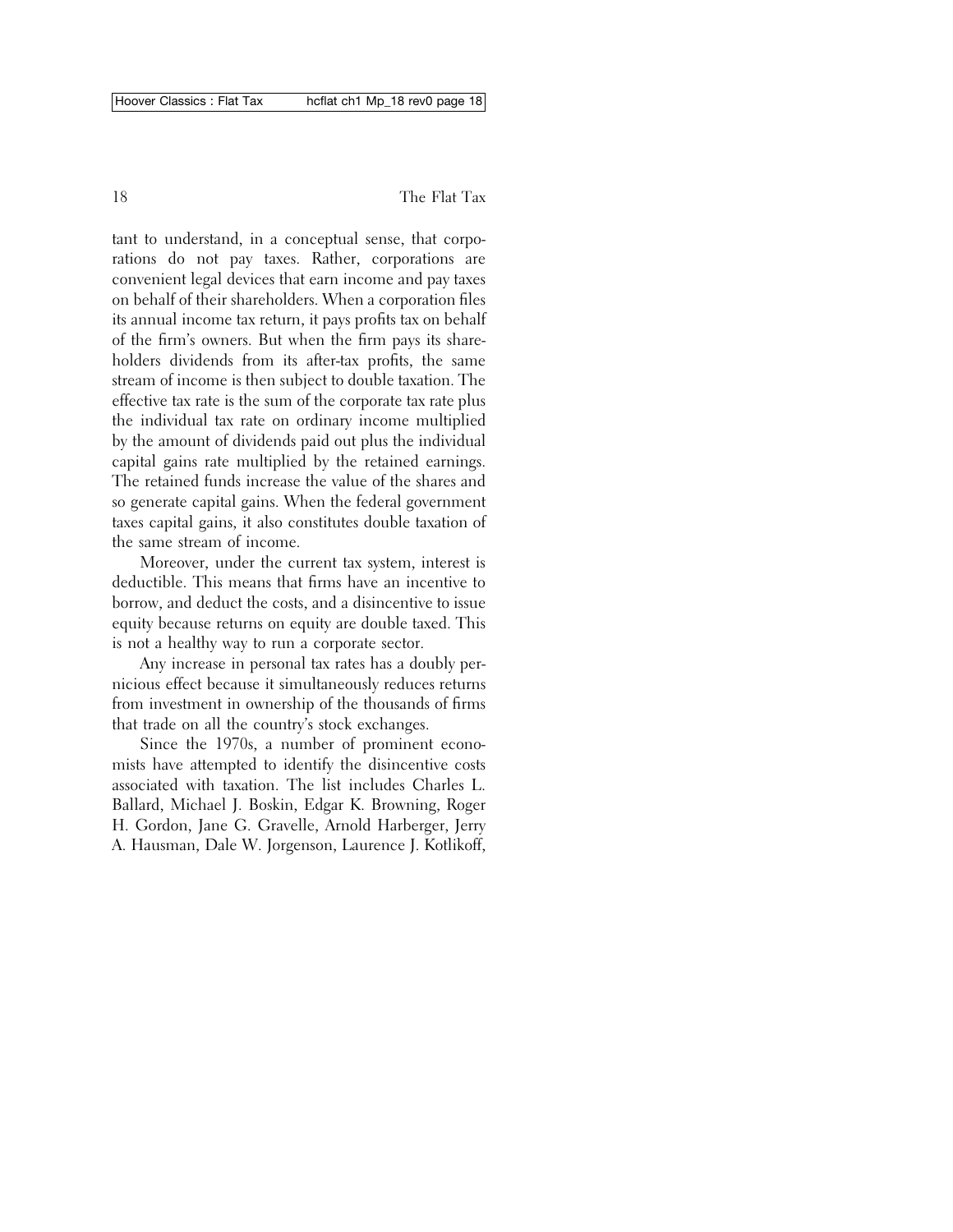Burton G. Malkiel, John Shoven, Charles E. Stuart, John Whalley, and Kun-Young Yun. Some tried to estimate the disincentive cost of taxation on labor, when people stop working or work less, some on capital gains, when people stop saving or investing, some on corporate formation and growth, when new firms are not established or when existing firms do not expand, and some on all federal taxation, which affects all forms of economic activity.

Most of these studies try to estimate the cost of raising one additional dollar of taxes from the existing tax level and system, in other words, how much lost output in terms of labor supply, capital supply, or total output is due to each new dollar of taxes. As expected, results vary widely. First, scholars study different taxes. Second, they use different models. Third, they make different assumptions about how those who supply capital, entrepreneurship, or labor will respond. The studies identify disincentive costs, as a percentage of taxes collected, that range from a low of 24 percent (taxes on labor) to an astonishing 151 percent (on the corporate income tax). Two studies that attempt to estimate the disincentive costs of all federal taxes, including Social Security, calculate a range of 33 to 46 percent of total federal taxes.

It's hard to translate these results into dollars because these studies try to estimate the disincentive costs of additional taxes imposed on the current system, not the total disincentive costs of the entire tax system or any part of the tax system. We try to get a better handle on total costs in the paragraphs that follow; for now, we want to observe that every scholarly study on this subject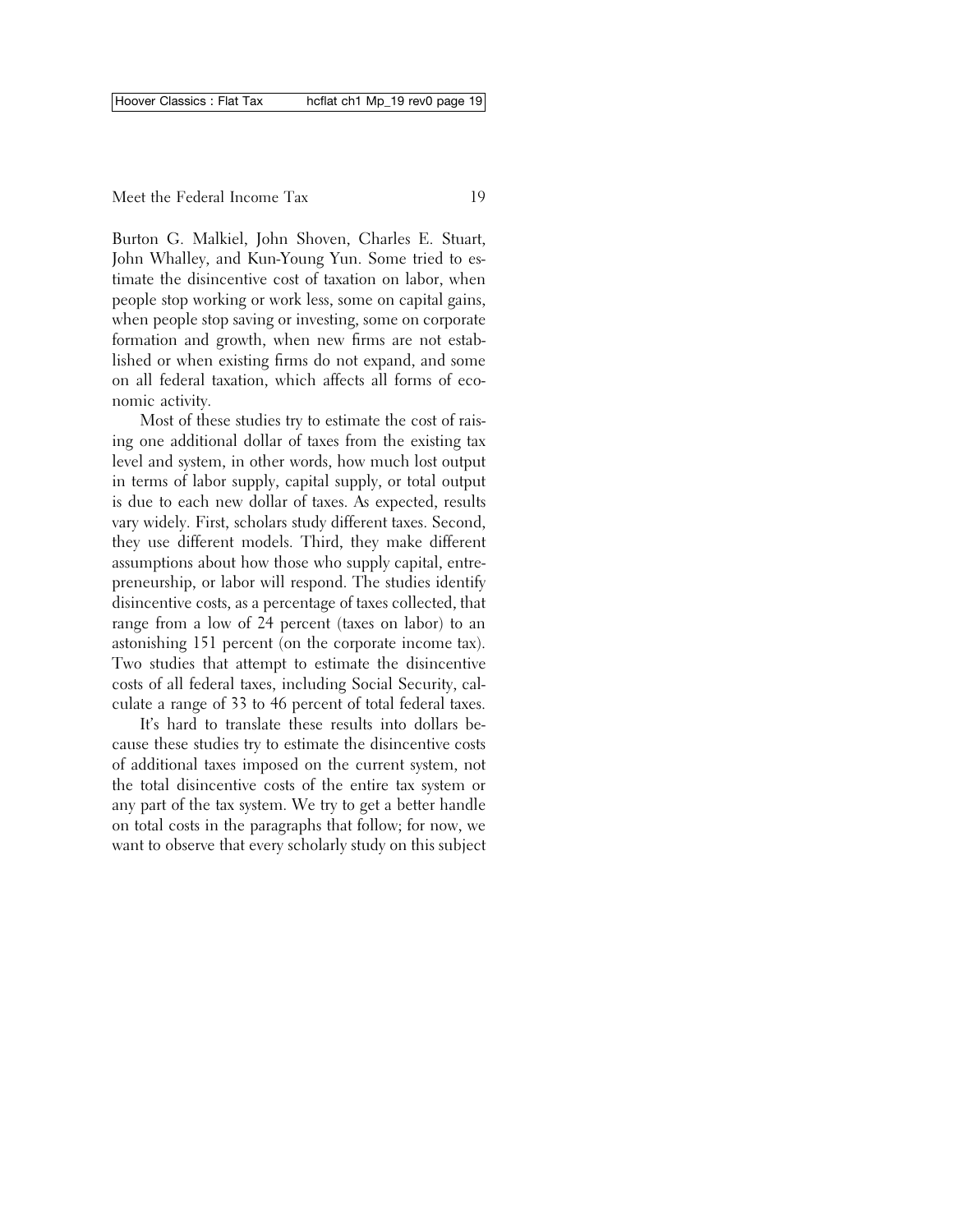concludes that there are strong disincentive costs associated with the current tax system. No one says that collecting taxes is cost-free to the economy. Every time the federal government takes one more dollar in taxes from private hands, it discourages another thirty cents of additional output.

Let's apply the conservative finding of 30 percent of disincentive costs associated with new taxation to the current system. In 1990 President Bush signed legislation designed to raise about \$250 billion in new taxes over five years. President Clinton repeated the exercise in 1993. On the 30 percent disincentive cost formula, the two tax increases will cost the economy \$150 billion in lost output, which is considerably larger than total corporate income taxes. It is more than all federal health expenditures. It is larger than total Medicare outlays. It's within hailing range of annual federal interest outlays to service the national debt.

Looked at in this way, the \$500 billion in new taxes amounts to a total tax increase of \$650 billion on the American economy. The truth, however, is that government collections of new taxes rarely meet projections. The reason is that taxpayers are not docile sheep. Rather, most are clever, enterprising managers of their own personal affairs, quick to take advantage of legal ways to reduce taxes, known as tax avoidance or shelters, while some are inclined to cheat after every new tax increase. This takes us to our next segment.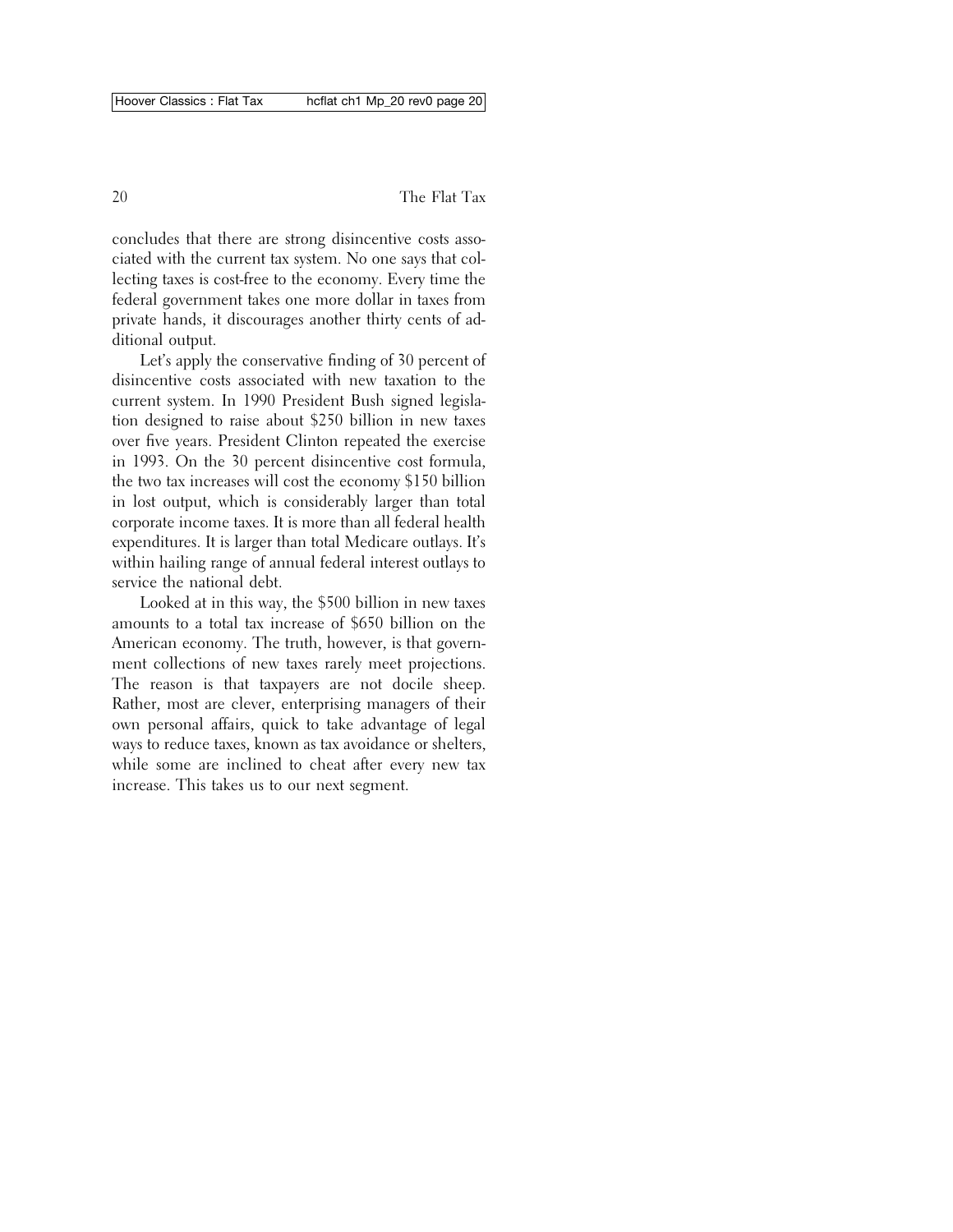### *Tax Evasion*

Tax evasion is a polite term for cheating, the failure to pay what the tax law requires. The IRS, which has studied tax evasion for a long time, relies on a periodic, indepth tax audit known as the Taxpayer Compliance Measurement Program, TCMP, to estimate how much is owed but not collected in taxes. The TCMP breaks down unpaid taxes into the "legal sector tax gap" and the "illegal sector tax gap." Failure to pay taxes on lawful activity constitutes about 90 percent of unpaid taxes, despite the high level of publicity for tax cheating on income from illegal drugs, gambling, prostitution, and other illicit activities. Most unpaid taxes stem from dishonest reporting of honest activity.

How large is the figure and what are the chief causes of tax evasion? IRS estimates range from about \$60 billion in 1973 to \$76 billion in 1981 to well over \$100 billion in the mid to late 1980s. In May 1994, the General Accounting Office, the U.S. government's watchdog agency, reported that the IRS failed to collect \$127 billion in taxes in 1992, about 18 percent of what taxpayers owed. What are the main sources of cheating? In order of importance, they are underreporting income (about 70 percent), overstating deductions (17 percent), failing to pay obligations (9 percent), and failing to file (4 percent). If correct, these numbers are so large that the federal budget would have been in balance throughout the 1970s and 1980s if the tax code had collected every penny lawfully owed to the government. Given the prominence that some politicians attach to deficit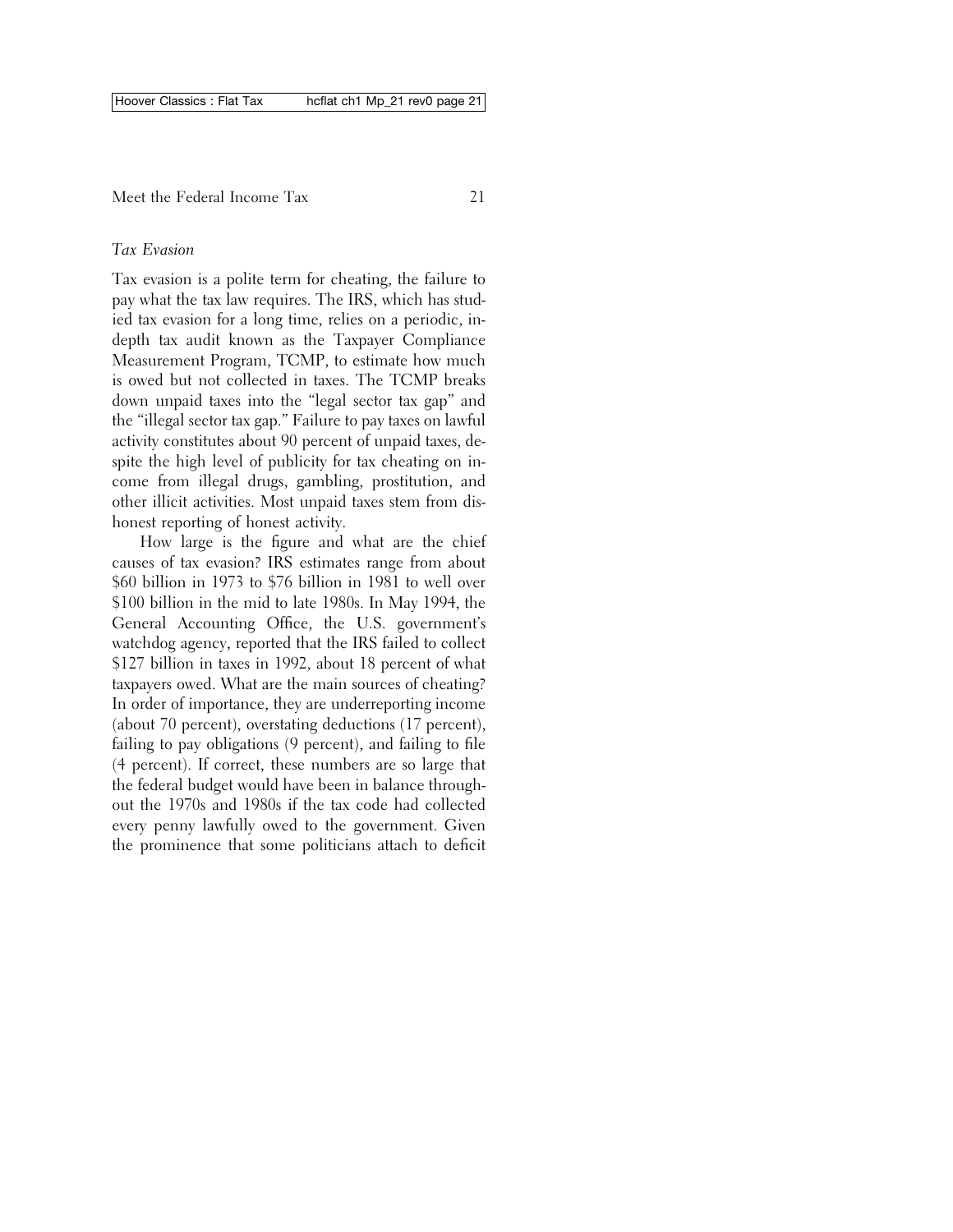reduction, reforming the federal income tax as a means to reduce the deficit makes more sense than adding new and more-complicated levies to the current system.

In 1983 the American Bar Association (ABA) formed a Commission on Taxpayer Compliance, consisting of lawyers (including past IRS commissioners), certified public accountants, social scientists (including Rabushka), and business executives. In July 1987, the commission published its findings on the causes of "tax gap" and how to close it. We quote from page 8 of the report: "Explanations of individual noncompliance frequently focus on high tax rates, the perceived unfairness of the tax system and the complexity of compliance."

We have so far discussed the complexity and costs of compliance; in chapter 2 we turn to "unfairness" and the consequences of high tax rates. The commission warned that the moral fabric that sustains our tax system, one of voluntary tax assessment and reporting, is fraying badly, meaning that citizens are increasingly willing to condone tax cheating among friends, relatives, and business associates.

The commission also minced no words about the benefits of reducing tax rates. It stated that "the Tax Reform Act of 1986, by sharply decreasing marginal tax rates and eliminating many tax preferences, should help to undercut many of the common justifications for tax cheating." As noted at the outset of this chapter, the 1986 act barely lasted out the decade. The 1990 and 1993 tax increases have restored the common justifications for tax cheating by increasing rates and creating new preferences.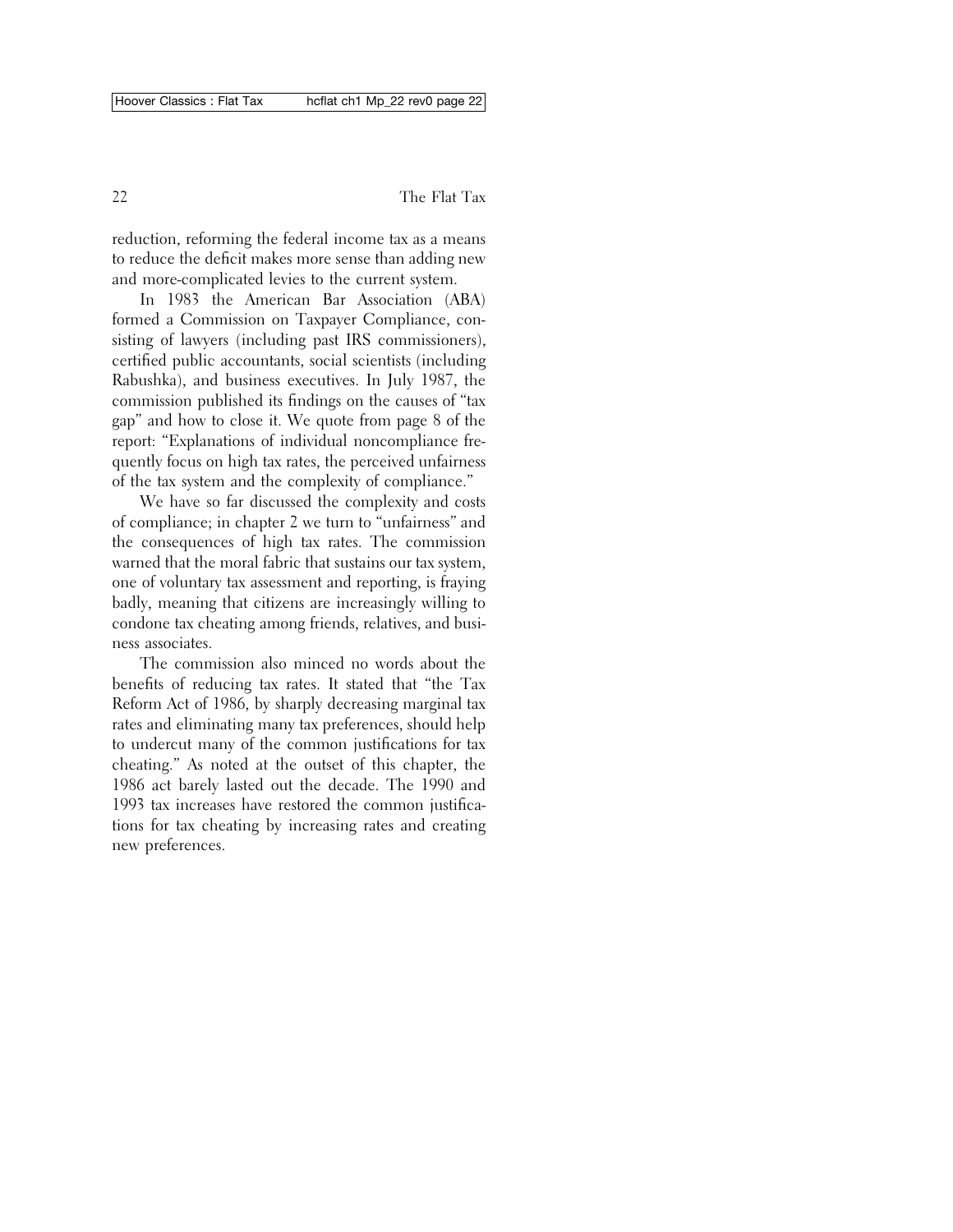To summarize, the perceived unfairness of complex and high tax rates deprives the IRS of more than \$100 billion in lawfully owed taxes. This means that a fair, simple, low-rate tax system would collect far more in taxes than the current complex, high-rate system. The best remedy for future deficit reduction lies in replacing the current code with a simple, low-rate system, not in imposing new or higher taxes. In chapter 3 we make the case for the flat tax.

Taxpayers should not believe that Congress has their interests at heart. In late September 1994, Congress approved an additional \$2 billion over the next five years for the Internal Revenue Service to "crack down on tax cheats." The U.S. government believes that more money spent on enforcement would collect an additional \$9.2 billion in revenue. Perhaps someday the government will recognize that lower tax rates are a better solution to taxpayer compliance than stricter enforcement.

We should be clear on one point. The billions that are not paid in taxes, which stay in the hands of taxpayers, add to private welfare. Tax cheating may mean that the federal government has to borrow more than it would like to balance its books, but it doesn't necessarily make the individuals who cheat substantially worse off. The economy as a whole, and all of its participants, however, would be better off if federal borrowing were substantially reduced or eliminated—especially if a balanced budget stemmed from the greater efficiency of a low, simple flat tax rather than from an increase in tax rates or new taxes. In addition, there is a large social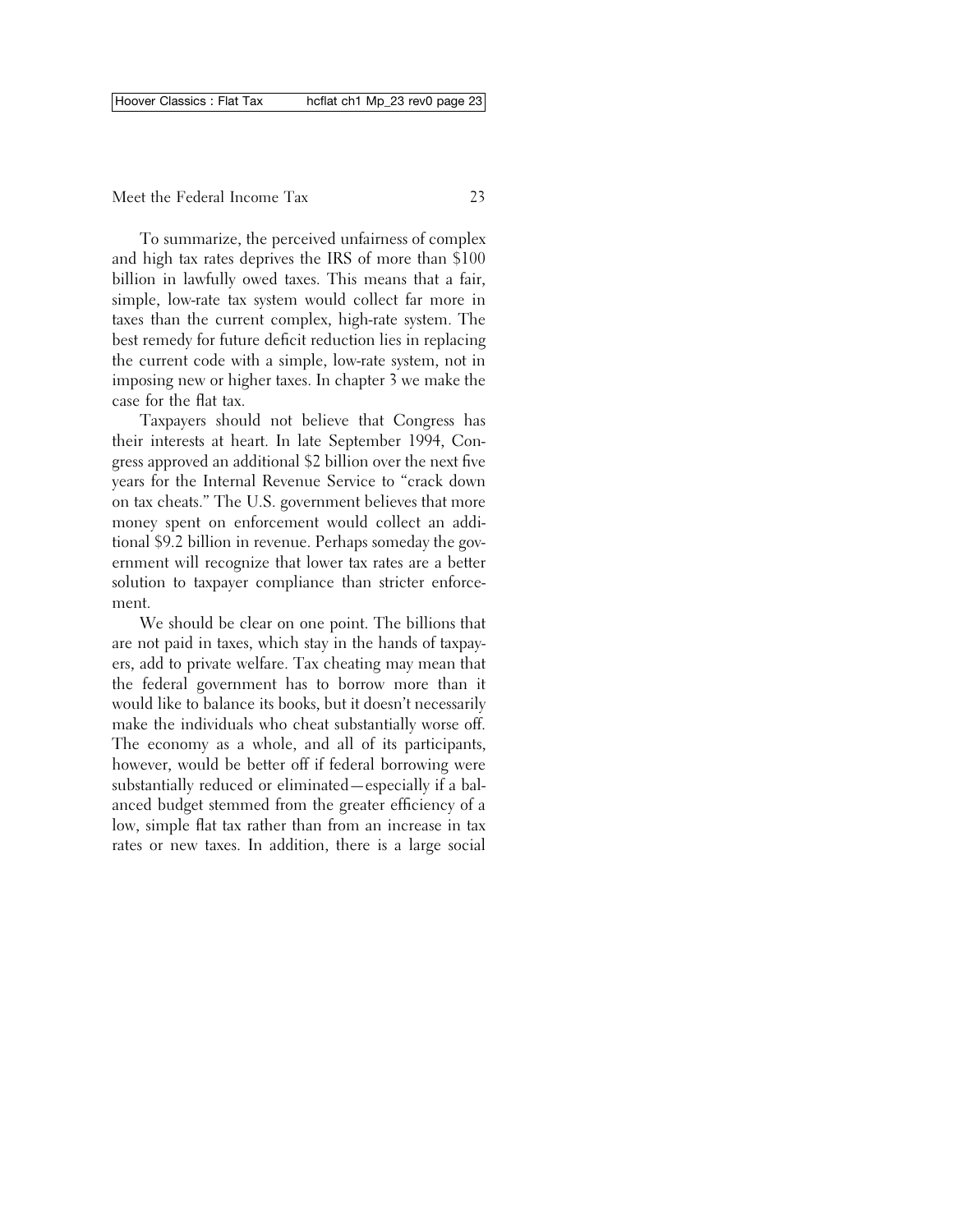cost from turning a nation of generally honest residents into criminals, as recognized in the ABA report. If residents won't obey the tax laws, it becomes much easier to disregard other forms of lawful authority. This cannot be healthy in the long run.

# *Tax Avoidance*

Tax avoidance does not sound nice, but it is perfectly legal. The basic concept is to keep taxes as low as possible by taking advantage of every conceivable technicality in the tax law. Sometimes the line between tax evasion and tax avoidance becomes blurred, which is why many taxpayers pay fancy fees to lawyers and accountants to ensure that aggressive tax avoidance does not result in criminal charges for tax evasion.

The terminology of tax avoidance is extensive. We are all vaguely familiar with such words as *loopholes*, *tax shelters*, *tax expenditures*, *tax credits*, *exemptions*, *deductions*, *allowances*, and the like. How many opportunities exist in the federal income tax code to shelter income from taxation? The list appears in Special Appendix G, Tax Expenditures, in each year's federal budget. A tax expenditure is the government's estimate of the amount of money taxpayers would have paid into the IRS if specific items were not exempted from taxation. The number of such items rose from a relatively meager 50 in 1967 to 104 in 1981, and the estimate of lost tax revenues rose from \$37 billion to \$229 billion. By 1986, the figure had reached \$500 billion.

One popular loophole, or tax shelter, is the deduc-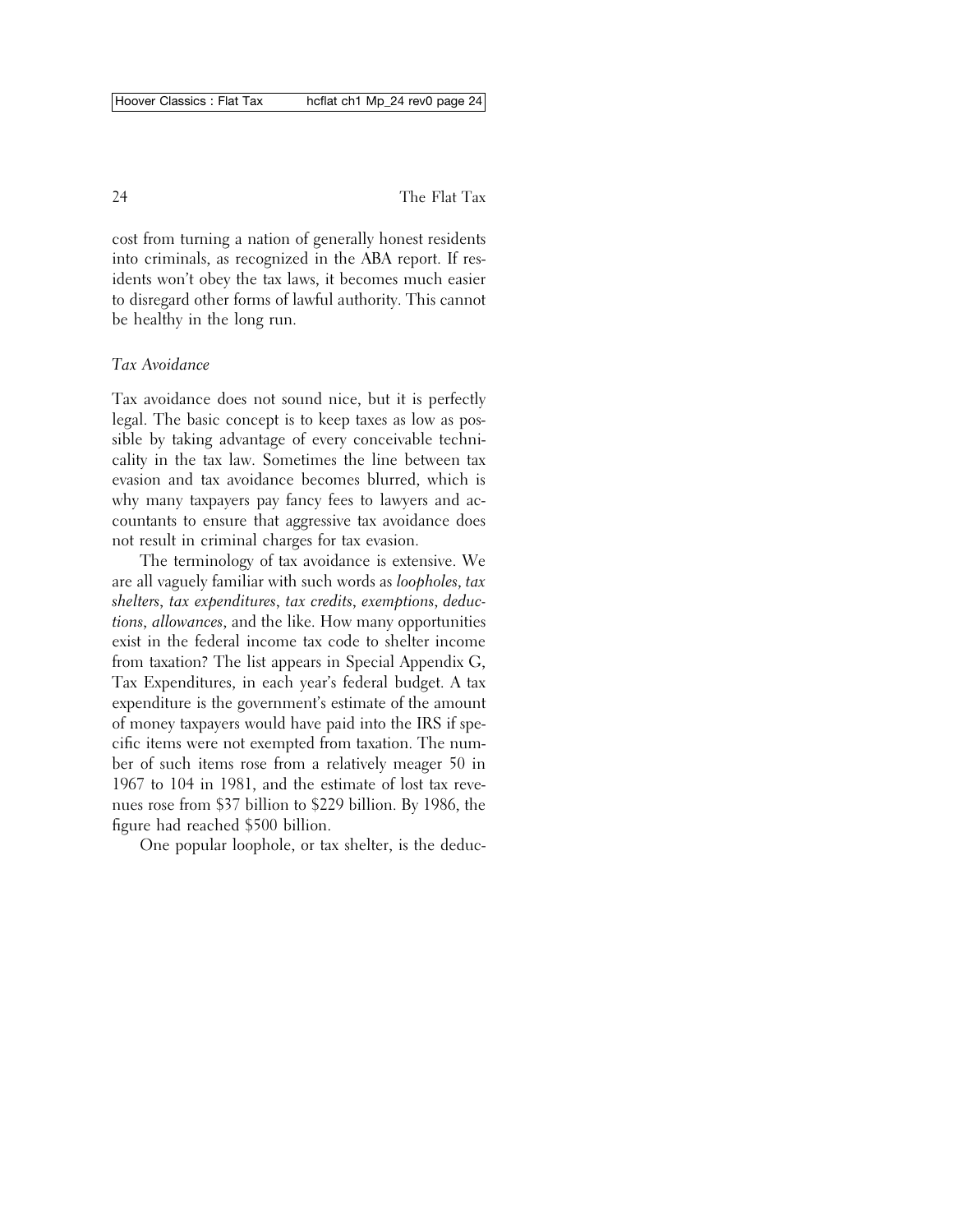tion for property taxes. Another is making gifts of appreciated stock to charities, whereby the market value can be written off against current income.

These common approaches to tax avoidance, which try to reduce taxes by taking advantage of specific deductions, are only part of the story. Most people don't even think of everyday deductions as tax avoidance. They believe that they are entitled to every category listed on Schedule A (Itemized Deductions) and on other forms, such as Schedule C (Profit or Loss from Business) and Form 4562 (Depreciation and Amortization).

What is the total value of all tax expenditures, or loopholes? In 1986, before the passage of the Tax Reform Act of 1986, tax expenditures totaled about \$500 billion. In 1989, this number fell to about \$400 billion. In part, the 1986 act closed certain loopholes, thereby eliminating some opportunities for tax avoidance. But the rate reduction in 1986, from a top bracket of 50 to 28 percent, meant that the total value of any deduction, such as home mortgage interest, was worth less. Whereas those in the top bracket received a tax refund of fifty cents on every dollar of mortgage interest deduction in 1985, that refund fell to twenty-eight cents after 1986. Lower rates, by themselves, reduce the total amount of tax avoidance.

Tax expenditures are back above \$500 billion. Higher tax rates on upper-income households have increased the value of all deductions and other tax benefits. At the same time, many tax shelters that were not worth getting into at a 28 percent top tax rate are again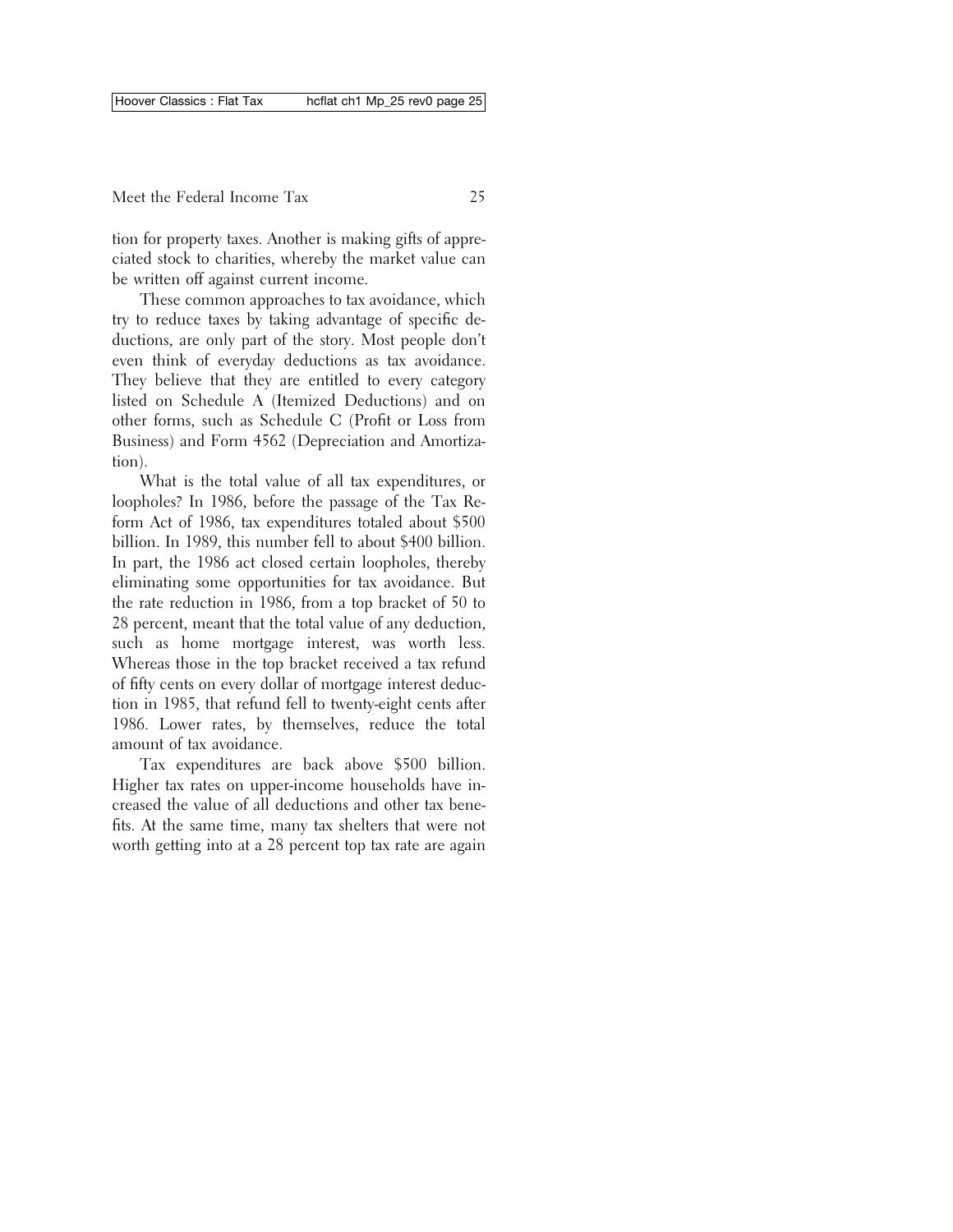attractive at top rates above 40 percent. Recent history suggests that the most constructive way to reduce or eliminate tax avoidance is to reduce tax rates to low levels, which encourages individuals to focus on productive work or investment rather than tax reduction measures.

Let's try to put a number on tax avoidance. We know that tens of billions of dollars flow into economic activities that receive preferential treatment from the tax code. If that money was entirely invested in productive economic activity, it would generate billions more in additional output.

Tax avoidance is a costly business to the U.S. economy. Some of the country's best minds in the legal and accounting professions work around the clock searching for loopholes in the tax regulations. Then they put together investment vehicles to exploit these loopholes, spend time and money to market tax-advantaged investment opportunities to potential investors, and finally stay on guard to fend off IRS challenges. None of this is productive activity in the sense of creating anything of value to society. Its sole objective is to help some taxpayers pay less in taxes. The real cost is the goods and services these talented people would have supplied if their lives were not devoted to mining the tax system, along with a better allocation of investment dollars to genuinely productive activities.

Sheltering income is a major industry. Tax lawyers number some 50,000 to 100,000; accountants who worry about tax-related issues number 100,000 to 200,000, and sellers of tax-advantaged investments sur-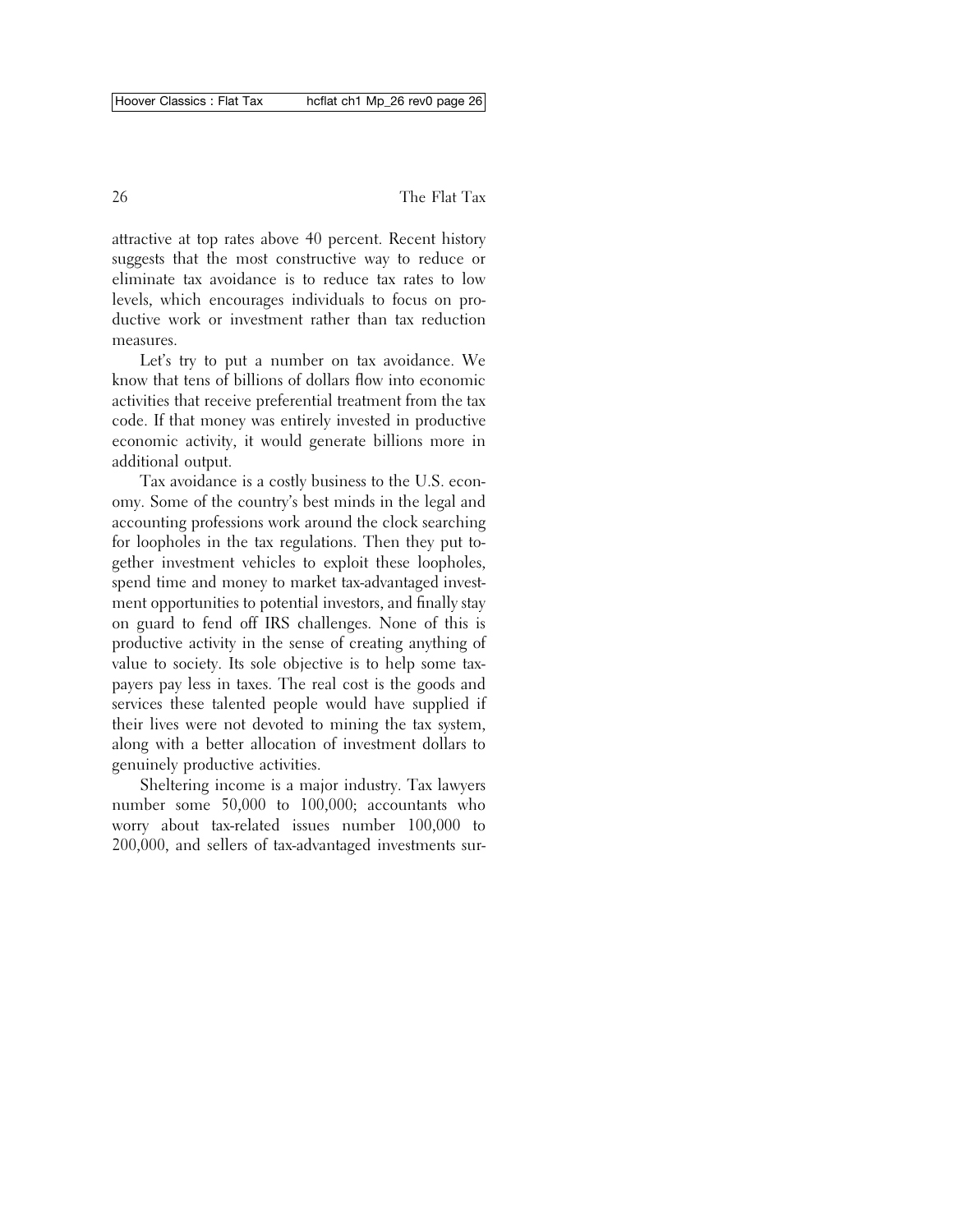pass 100,000. Tax planning has become a respected profession. A reasonable estimate is that as many as half a million people earn part or all of their living from helping taxpayers cope with, or take advantage of, the tax code. Using a conservative average figure of \$75,000 as annual income for members of the tax avoidance profession, taxpayers shell out as much as \$35 billion to support this industry.

Together we have presented our flat-tax plan on more than a thousand occasions since 1981. Jokingly, the most frequently asked question is how the country would cope with the white-collar recession that massive simplification of the tax code would create, throwing as many as 500,000 people out of work, not to mention the tens of thousands of part-timers who aid H & R Block and other tax preparation firms during tax-filing season.

There is another, often overlooked, cost of the current system. Businesses and individuals spend money and effort to influence Congress. The system of high rates coupled with hundreds of loopholes encourages factions to lobby for preferential treatment for themselves while persuading Congress to force other groups to pay more in taxes. But every group behaves this way. Overall, the economy is the loser, as more and more economic activities come under the sway of the tax system, either receiving special benefits or bearing disproportionate costs. A low flat tax on all income, to anticipate our argument, would eliminate this political game. It is an astonishing fact that there are more attorneys in Washington, D.C., than in New York City, whose pop-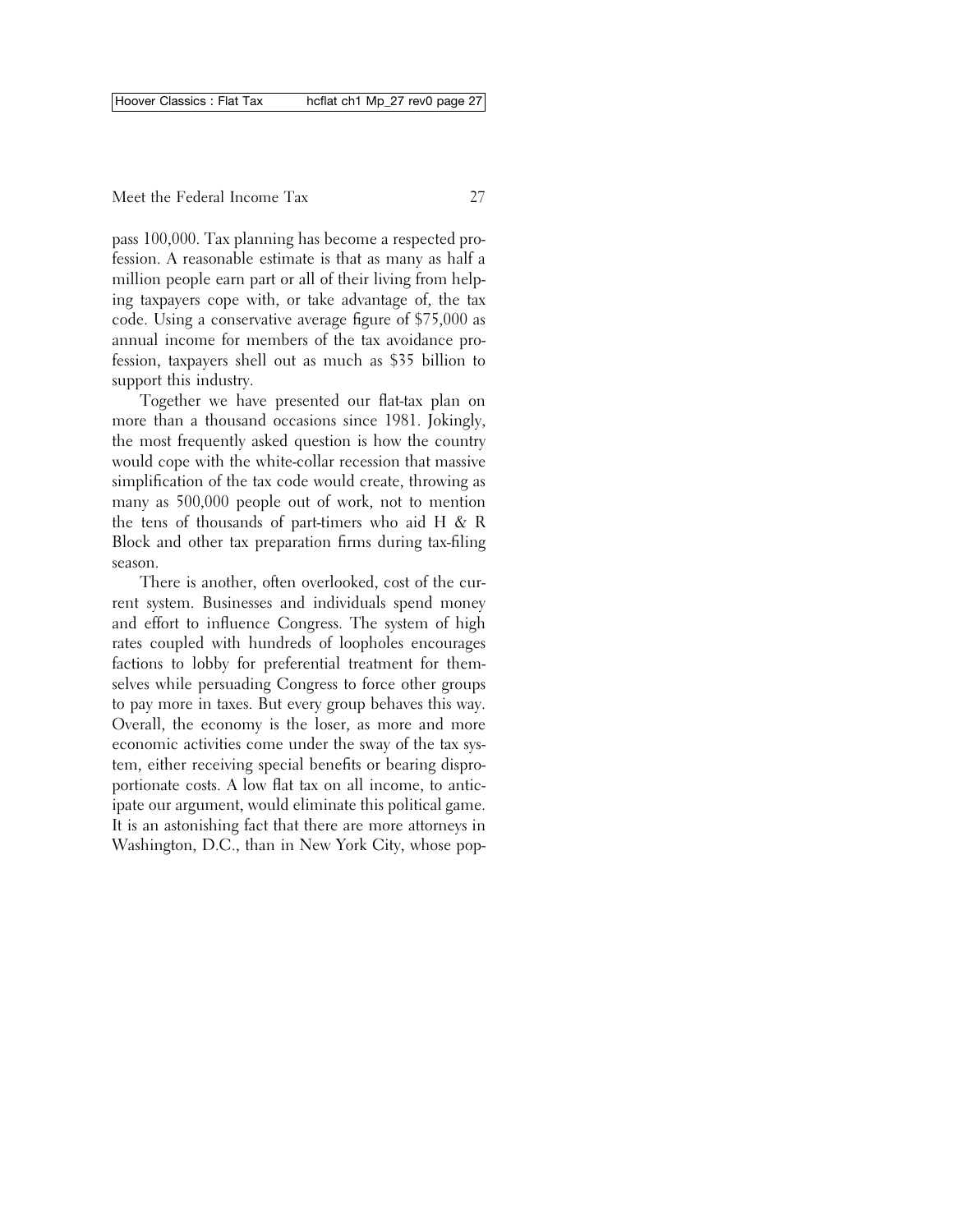ulation is triple that of the capital. Moreover, few attorneys in the capital practice law as we know it; most work at lobbying Congress and the executive branch. James Madison, who warned of the deleterious political effects of factions in *The Federalist* papers, probably regrets not having written a low flat tax into the U.S. Constitution.

# *Total Costs*

It's time to sum the figures. Direct compliance costs, both in filing and in buying expert advice, exceed \$100 billion. Direct tax-planning costs—consulting with lawyers, accountants, purveyors of tax shelters, and financial planners—exceed \$35 billion. Revenue lost to the Treasury due to evasion exceeds \$100 billion. Distortions from pursuing tax-advantaged investments in the form of lost output may exceed \$100 billion. Finally, the lobbyists who inhabit Washington's K Street corridor probably cost the economy more than \$50 billion. Total individual and corporate income taxes for the 1993 fiscal year (October 1, 1992—September 30, 1993) were about \$625 billion. How politicians of both parties have been able to enact two major tax increases since 1990, supposedly to reduce future deficits, without first undertaking a complete reform of the current system must constitute one of the greatest political crimes of modern American history!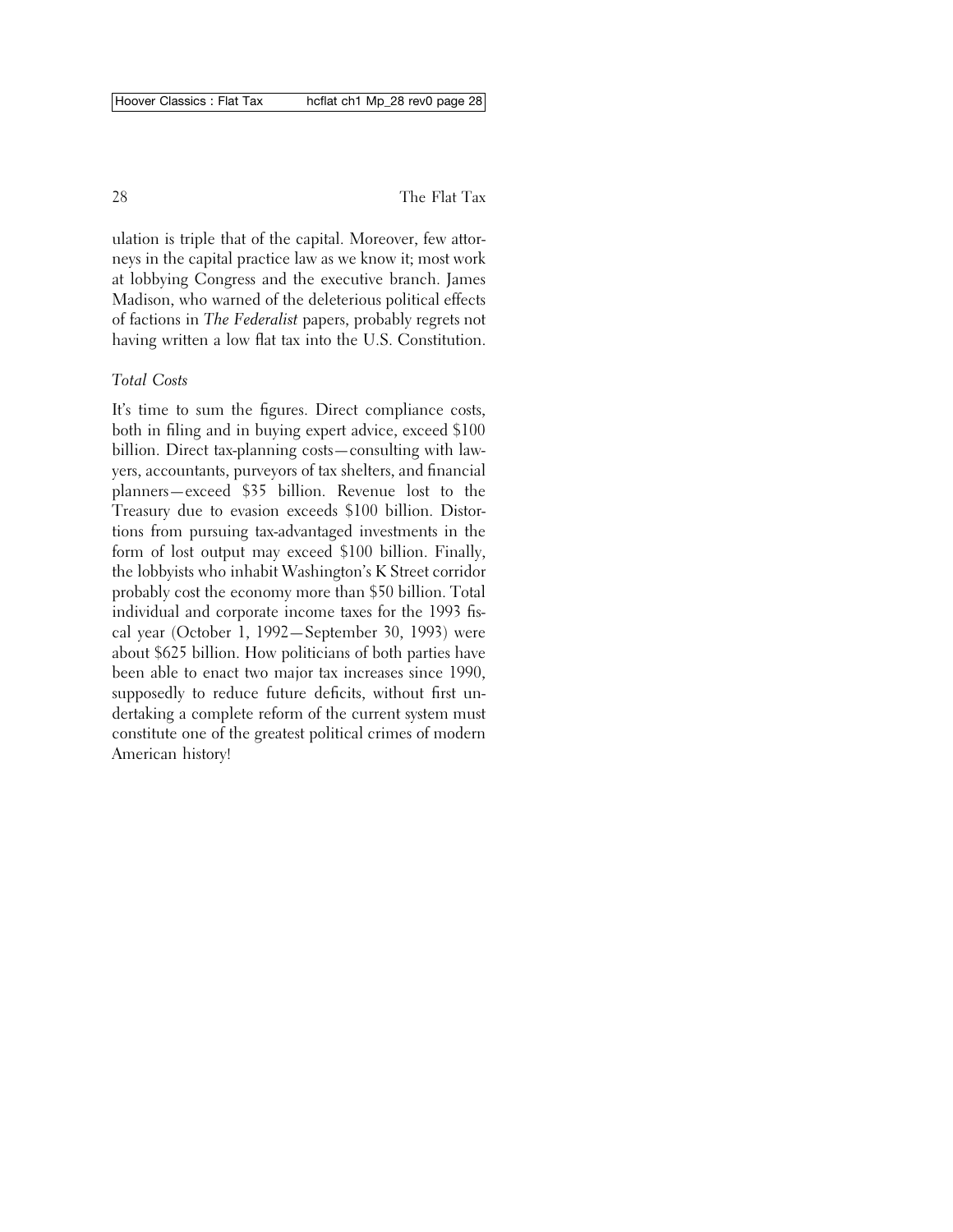### a brief history of the federal income tax

Two facts are paramount in understanding the present tax system. First, until the Great Depression of the 1930s, Americans held to the notion of a limited role for the federal government and correspondingly low taxes. In 1929, the federal government spent about 3 percent of the gross national product. (In sharp contrast, it spent almost 24 percent in 1993, an eightfold increase.) Save for periods of war or recession, revenues from customs and excises were sufficient to fund those activities widely regarded as proper federal functions. Excise taxes on domestic manufactured products and duties on imported coffee, tea, iron, cotton, and woolen goods provided the bulk of federal revenue.

Periods of war or recession, which strain federal finances, have led the government to seek additional sources of revenue. The Civil War, which produced an immediate need for new sources of funding, gave birth to the first American income tax. Enacted in 1861, it granted a \$600 exemption and imposed a 3 percent charge on incomes below \$10,000 and 5 percent on incomes above that level. The tax rates were increased to range from 5 to 10 percent in 1864. Receipts from this tax peaked in 1866, accounting for about 25 percent of federal revenue. The tax was allowed to lapse in 1872 on the grounds that it was an invasion of privacy and had a "socialistic tendency."

Note three important features of the first U.S. income tax. Despite its prominence as a source of wartime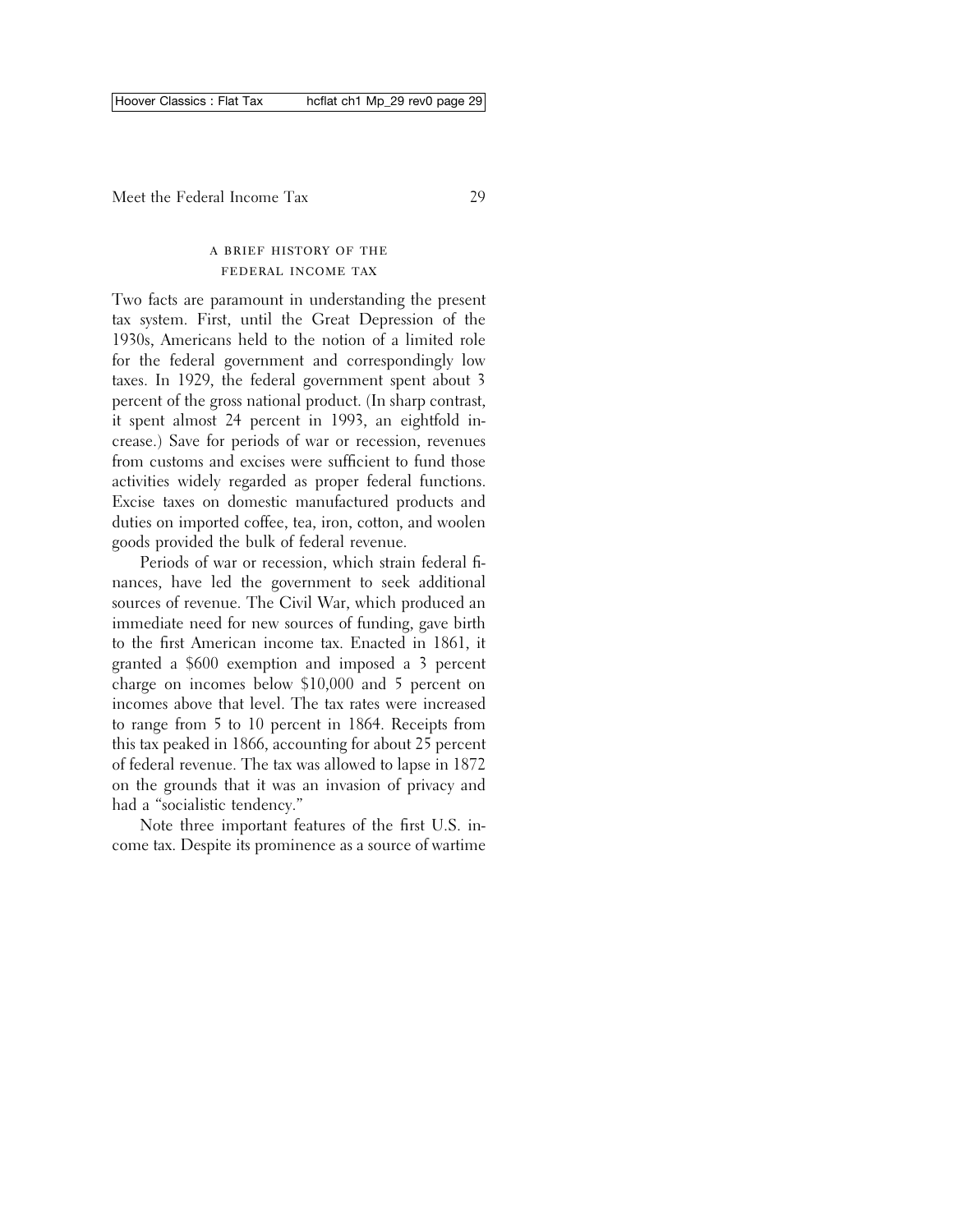finance, the exemption of \$600 meant that poor and middle-class households paid no income taxes; only wealthy persons paid what was a highly progressive levy. Second, the top rate never exceeded 10 percent. Third, a modest income tax could generate large amounts of money. *The first U.S. income tax was a low, simple tax, with a large exemption.*

Members of Congress did not forget the chief lesson of the temporary Civil War income tax—its capacity to generate huge amounts of revenue. Between 1873 and 1893, they introduced, in vain, sixty-eight different income tax bills, ostensibly to reform and reduce federal tariffs but also to collect more money. Finally, in 1894, a 2 percent income tax on incomes over \$4,000 was attached to a tariff bill, which, after considerable controversy, became law. But, on a five-to-four vote, the U.S. Supreme Court declared the tax unconstitutional and in violation of Article 1, Section 2, paragraph 3, which says that all direct taxes must be levied among the states in proportion to their population.

Congress persisted. To circumvent the Supreme Court, it proposed the now famous Sixteenth Amendment on July 12, 1909, which was ratified by the states on February 29, 1913. It authorized Congress to tax incomes "from whatever source derived, without apportionment among the several States, and without regard to any census or enumeration." That year Congress enacted the first legal income tax, which provided a \$3,000 exemption for single persons and \$4,000 for married couples. The tax rate structure began at 1 percent on the first \$20,000 of taxable income. It imposed six "super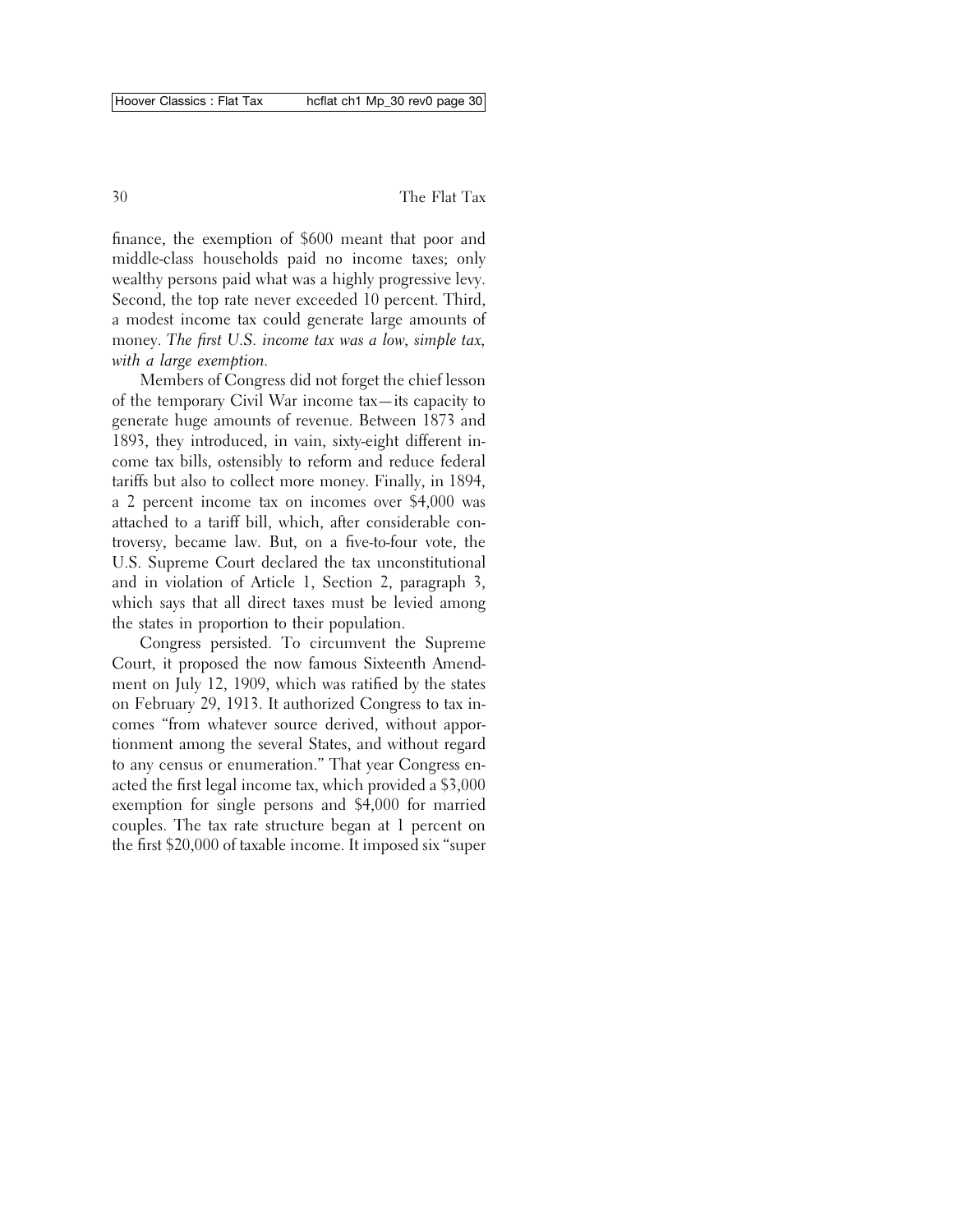tax" brackets of 1 percent each on additional chunks of taxable income, reaching a top rate of 7 percent on taxable income over \$500,000. Corporate profits were taxed at a standard rate of 1 percent without provision for a surtax.

This first lawful federal income tax was truly the thin edge of the wedge. Only 0.4 percent of the population filed tax returns in 1913. The personal exemptions eliminated more than 99 percent of all individuals from the tax net. To put this tax in perspective, federal tax receipts in 1913 amounted to only 2.6 percent of the gross national product.

During congressional debate on the Sixteenth Amendment, proponents promised that the top rate could never conceivably surpass 10 percent. This "read my lips" pledge is one of the shortest-lived promises in U.S. tax history. The outbreak of World War I in 1914 led Congress to amend, almost overnight, the 1913 federal income tax. First, it reduced the large exemptions for single persons and married couples, thus extending the tax to one-fifth of the adult population. The income tax was transformed from a tax on the wealthy to a tax on the burgeoning middle class. Second, it raised the bottom rate from 1 to 6 percent, which previously only the wealthiest of the wealthy paid, and raised the top bracket from 7 to 77 percent on taxable income over \$1 million. Within five years of the ratification of the Sixteenth Amendment, the incipient federal income tax had shown its potential for what would become an insatiable congressional appetite for revenue.

But the times had not yet changed. During the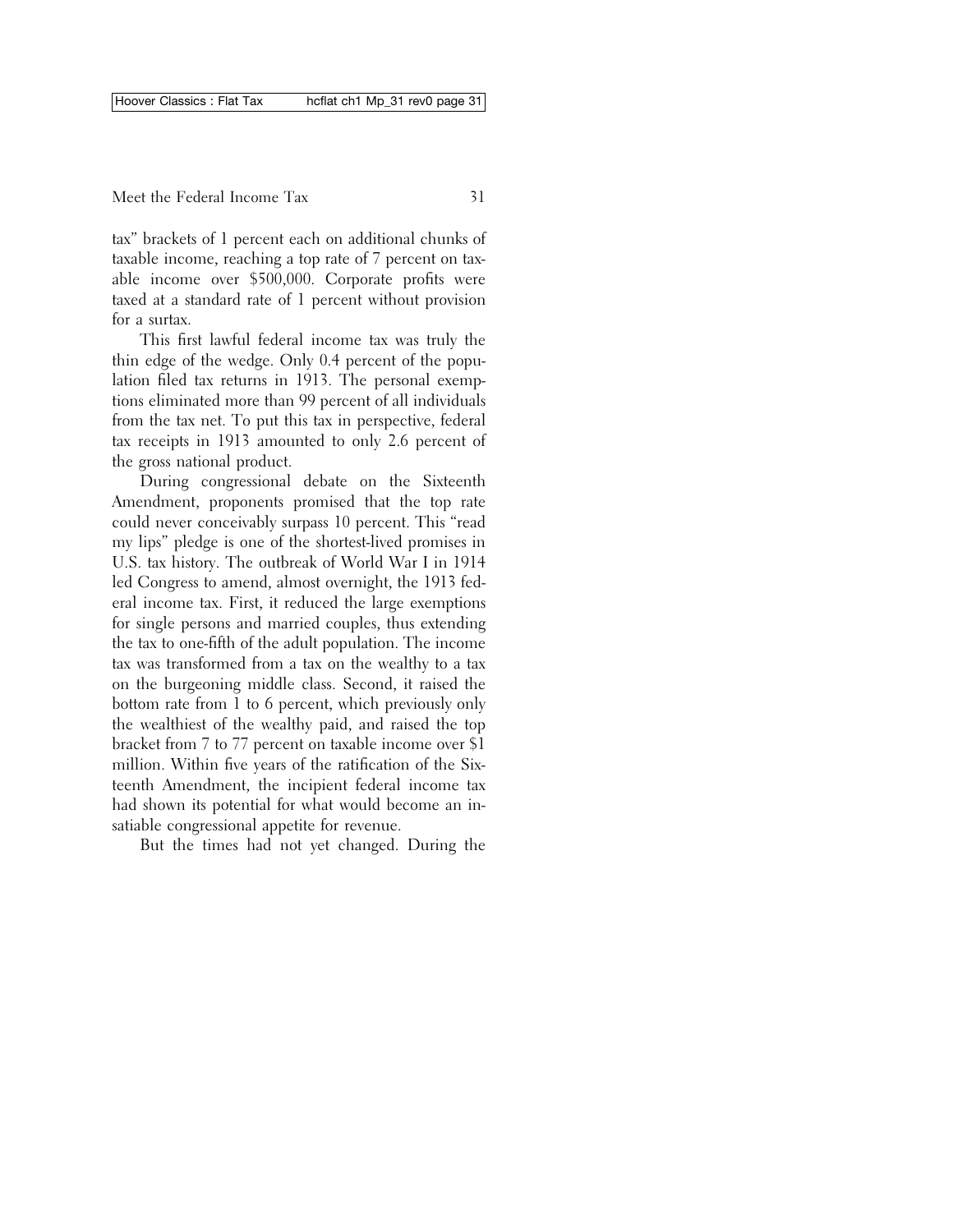1920s, Secretary of the Treasury Andrew Mellon reduced the top rate from 77 to 25 percent even as total revenues, adjusted for inflation, increased 3 percent. Despite an apparent windfall to the rich, the system in fact became more progressive, that is, high-income taxpayers paid a greater fraction of total taxes than before. In 1921, taxpayers with incomes over \$100,000 paid 28 percent of total income tax revenues; in 1926, they paid 51 percent. Those at the bottom, with incomes less than \$10,000, paid 23 percent in 1921, declining to 5 percent in 1926. The main reason for the shift in the tax burden is that formerly high-bracket taxpayers shifted assets from tax-free bonds into productive outlets.

President Herbert Hoover could not leave well enough alone. The Great Depression slowed U.S. economic activity and reduced federal revenues. In pursuit of a balanced budget, President Hoover sponsored tax increases that raised the top bracket from 25 to 63 percent, while reducing personal exemptions. In the 1930s, the income tax became everyone's tax. With each reduction in personal exemptions, an ever-increasing share of the adult population was caught in the tax net.

World War II completed the transformation of what had once been a low, simple tax with a large personal exemption. The top bracket was increased to an astonishing 94 percent. This is as close to complete confiscation of personal income above a certain level as a tax system can get. The postwar Congress granted some relief to top-bracket taxpayers, lowering their rate from 94 to 85 percent. However, that relief was short-lived. Con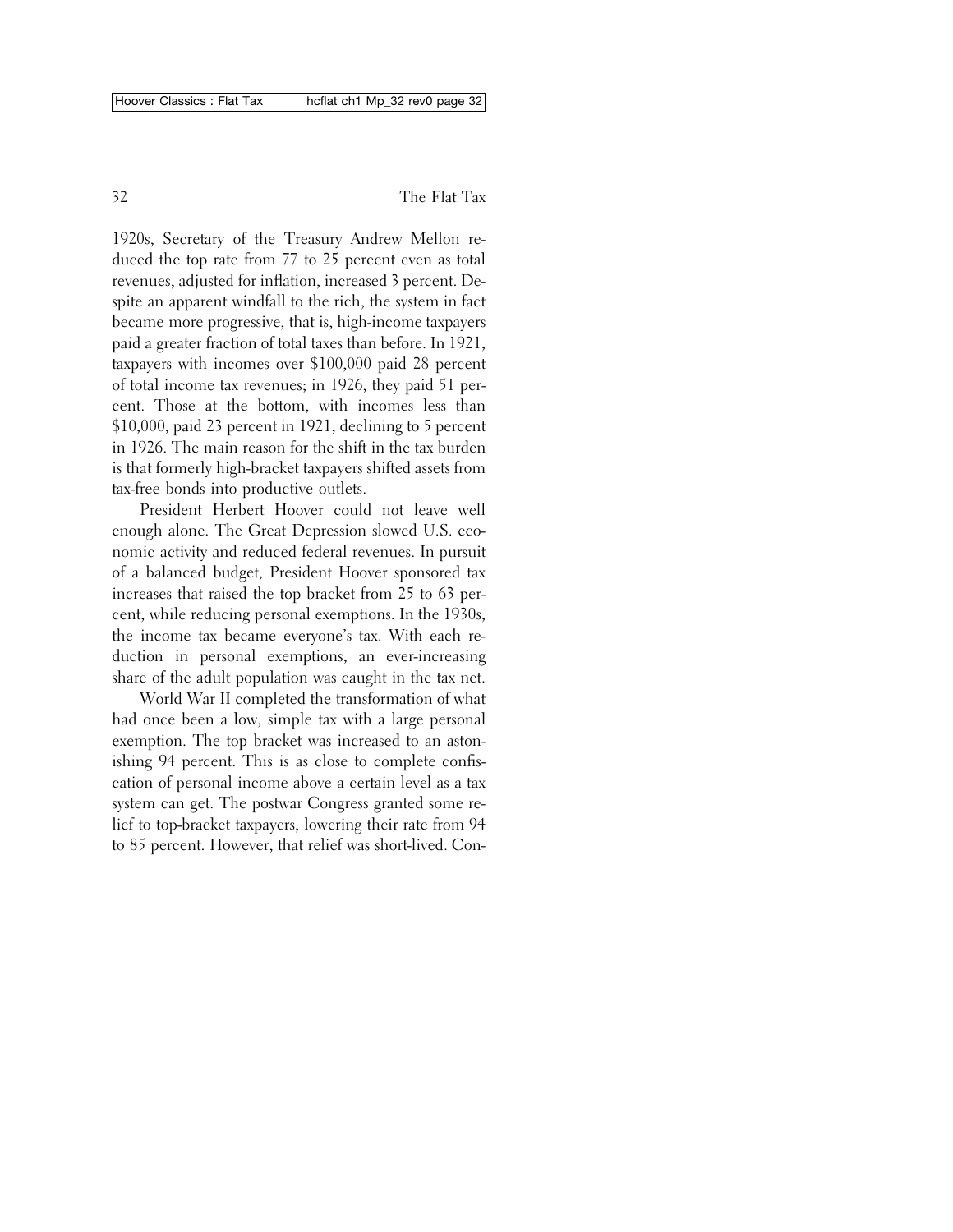gress raised the top rate to 91 percent during the Korean War, where it remained until the early 1960s.

President John F. Kennedy introduced legislation that reduced the rate structure from a range of 20 to 91 percent to an across-the-board range of 14 to 70 percent. In 1969, Congress modified the income tax so as to limit the top marginal rate on wages and salaries to 50 percent. In 1981, Congress passed President Ronald Reagan's three-year, 25 percent, across-the-board reduction, which replaced the 14 to 70 percent range with an 11 to 50 percent range for all types of income.

President Reagan was not consistent in his approach to federal income taxation. He signed the Tax Equity and Fiscal Responsibility Act of 1982 (TEFRA 1982), which was designed to raise \$98 billion over three years, followed by the Deficit Reduction Act of 1984, to raise more than \$20 billion a year into the indefinite future.

In his second term, the president concentrated his political efforts on extending the rate reductions of the 1981 legislation. He succeeded with the Tax Reform Act of 1986, which, as previously noted, replaced the morass of multiple rates with two rates, 15 and 28 percent, and closed almost \$100 billion in loopholes, thereby broadening the tax base. Although the 1986 act dramatically reduced marginal tax rates, especially on the top tax bracket, it did not cut total taxes, and, almost immediately, Congress set about increasing total taxes. It enacted the Omnibus Budget Reconciliation Act of 1987 (OBRA87) to generate more than \$10 billion every year, the Omnibus Budget Reconciliation Act of 1990 (OBRA90), \$250 billion in new taxes over five years, and